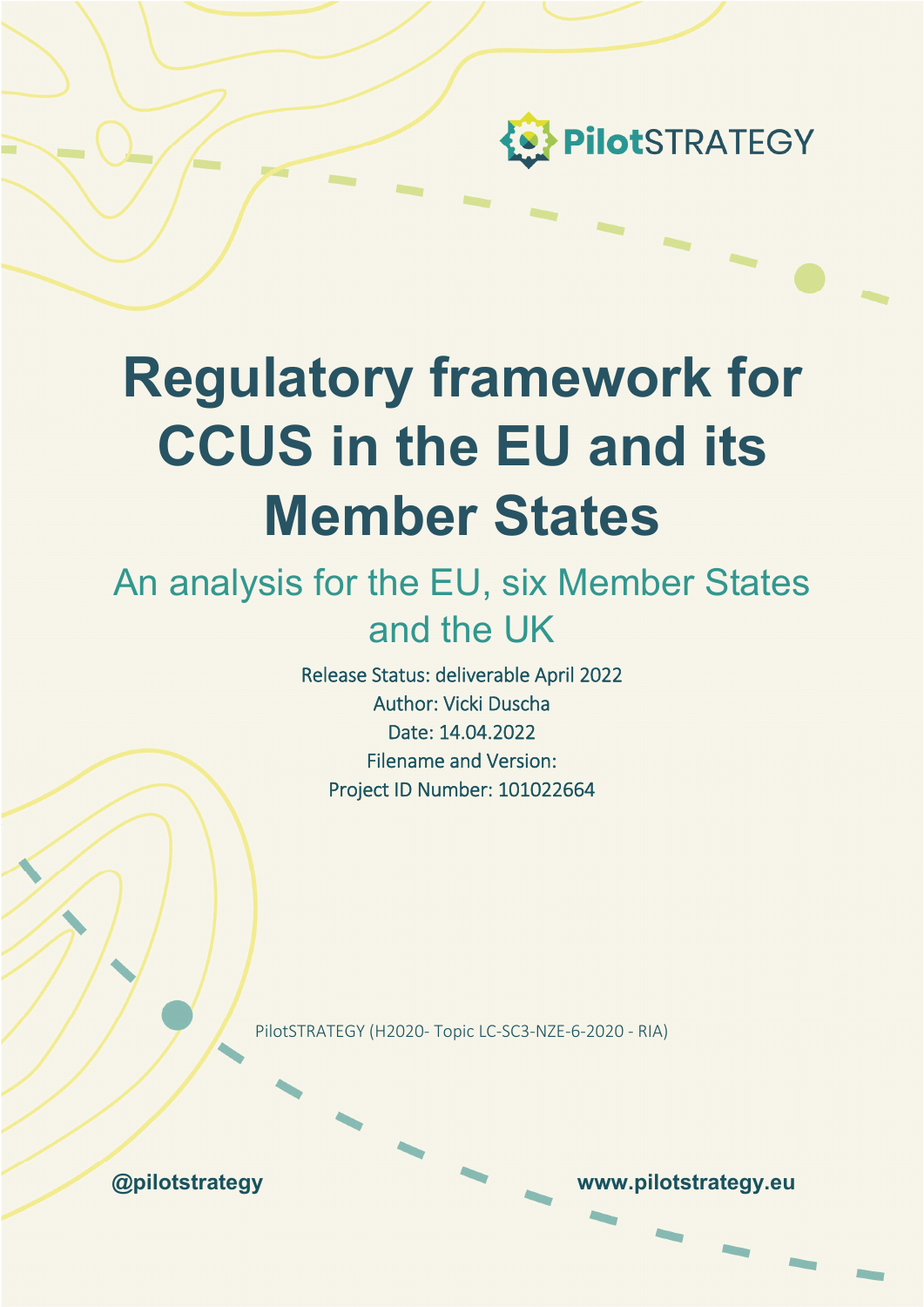

### 1. Document History

### 1.1 Location

This document is stored in the following location:

| <b>Filename</b> | WP6-1-RegulatoryFramework-DeliverableApril2022 final.docx |  |
|-----------------|-----------------------------------------------------------|--|
| Location        |                                                           |  |

### 1.2 Revision History

This document has been through the following revisions:

| <b>Version No.</b> | <b>Revision Date</b> | <b>Filename/Location</b><br>stored: | <b>Brief Summary of</b><br><b>Changes</b>              |
|--------------------|----------------------|-------------------------------------|--------------------------------------------------------|
| Draft 1            | 4. April 2022        |                                     | Changes from country<br>experts included               |
| Draft 2            | 14. April 2022       |                                     | Minor comments from<br>WP lead                         |
| Final deliverable  | 28. April 2022       |                                     | Minor comments from<br>project coordinator<br>included |

### 1.3 Authorisation

This document requires the following approvals:

| <b>AUTHORISATION</b>       | <b>Name</b>               | <b>Signature</b> | <b>Date</b> |
|----------------------------|---------------------------|------------------|-------------|
| WP Leader                  | Elisabeth Dütschke        |                  | DD/MM/YY    |
| <b>Project Coordinator</b> | Fernanda de Mesquita Lobo |                  | 28/04/22    |
|                            | Veloso                    |                  |             |

### 1.4 Distribution

This document has been distributed to:

| <b>Name</b>             | <b>Title</b> | <b>Version Issued</b> | Date of Issue |
|-------------------------|--------------|-----------------------|---------------|
| Elisabeth Dütschke      |              | Draft1                | 13/01/2022    |
| Ana Prades Lopes        |              | Draft1                | 13/01/2022    |
| Lila Goncalves Oliveira |              | Draft1                | 13/01/2022    |
| Sergi Lopez Asensio     |              | Draft1                | 13/01/2022    |
| Ana Delicado            |              | Draft1                | 13/01/2022    |
| <b>Claire Mays</b>      |              | Draft1                | 13/01/2022    |
| <b>Sabine Preuß</b>     |              | Draft1                | 13/01/2022    |
| MI Schmidt              |              | Draft1                | 13/01/2022    |
| Ilon Jödick             |              | Draft1                | 13/01/2022    |

The PilotSTRATEGY project has received funding from the European Union's Horizon 2020 research and innovation programme under grant agreement No. 101022664

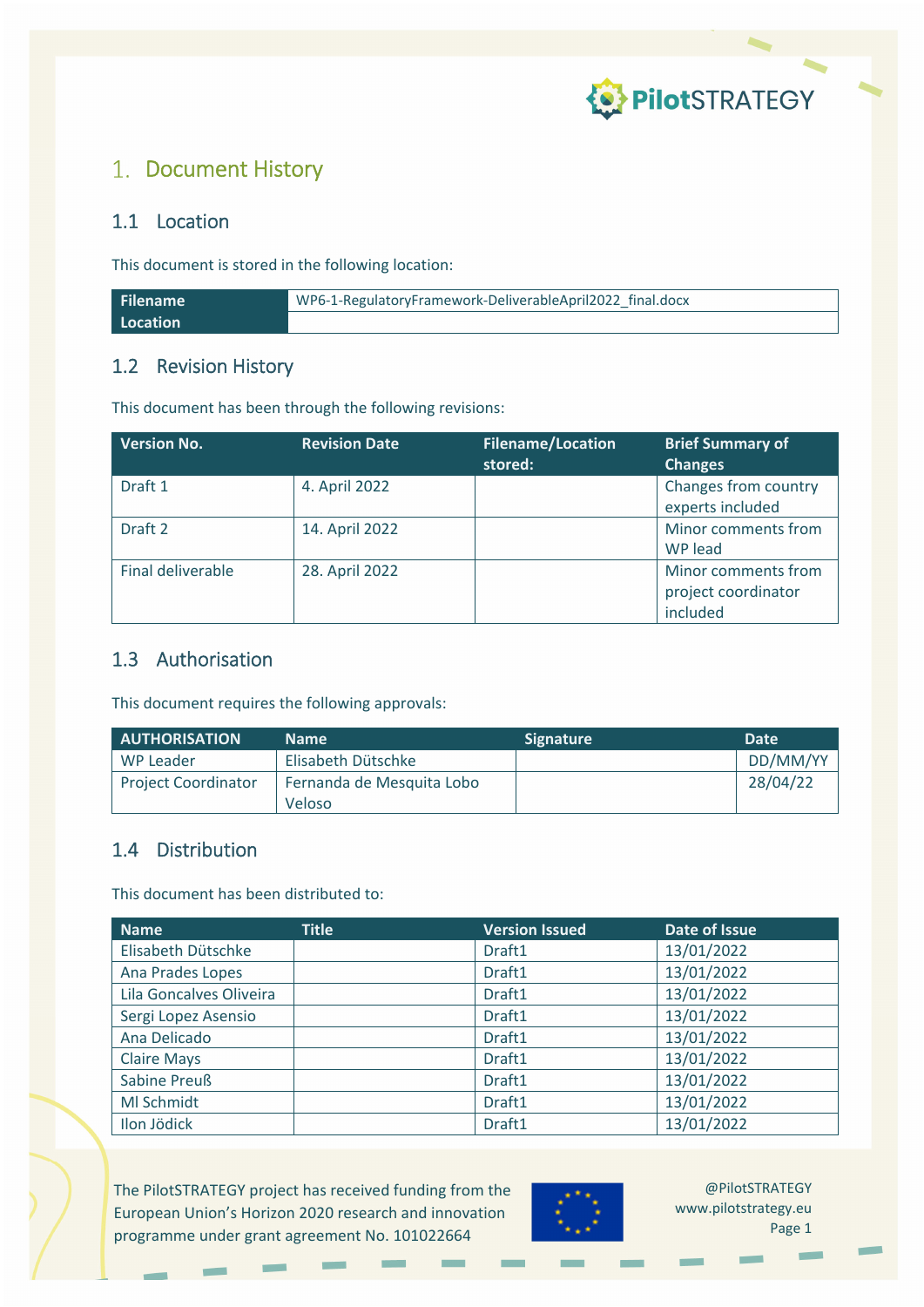# **O PIIOTSTRATEGY**

| Raquel Bohn-Bertoldo | Draft1            | 13/01/2022 |
|----------------------|-------------------|------------|
| Marc Poumadere       | Draft1            | 13/01/2022 |
| Lena Kappler         | Draft1            | 13/01/2022 |
| Paula Canteli        | Draft1            | 13/01/2022 |
| <b>Ro Martines</b>   | Draft1            | 13/01/2022 |
| Garcia Crespo        | Draft1            | 13/01/2022 |
| Francisco Pángaro    | Draft1            | 13/01/2022 |
| <b>VL Hernandez</b>  | Draft1            | 13/01/2022 |
| I Gravaud            | Draft1            | 13/01/2022 |
| J. Craneiro          | Draft1            | 13/01/2022 |
| C. Pinho             | Draft1            | 13/01/2022 |
| Claudio Tejerina     | Draft1            | 13/01/2022 |
| <b>Marco Ferraz</b>  | Draft1            | 13/01/2022 |
| Tyrologou            | Draft1            | 13/01/2022 |
| Karametou            | Draft1            | 13/01/2022 |
| Manoukian            | Draft1            | 13/01/2022 |
| V. Kosmodiou         | Draft1            | 13/01/2022 |
| S. Spinos            | Draft1            | 13/01/2022 |
| E. Wanthos           | Draft1            | 13/01/2022 |
| A Strugala           | Draft1            | 13/01/2022 |
| K. Stannczyk         | Draft1            | 13/01/2022 |
| E. Dütschke          | Update March 2022 | 04/04/2022 |

The PilotSTRATEGY project has received funding from the European Union's Horizon 2020 research and innovation programme under grant agreement No. 101022664

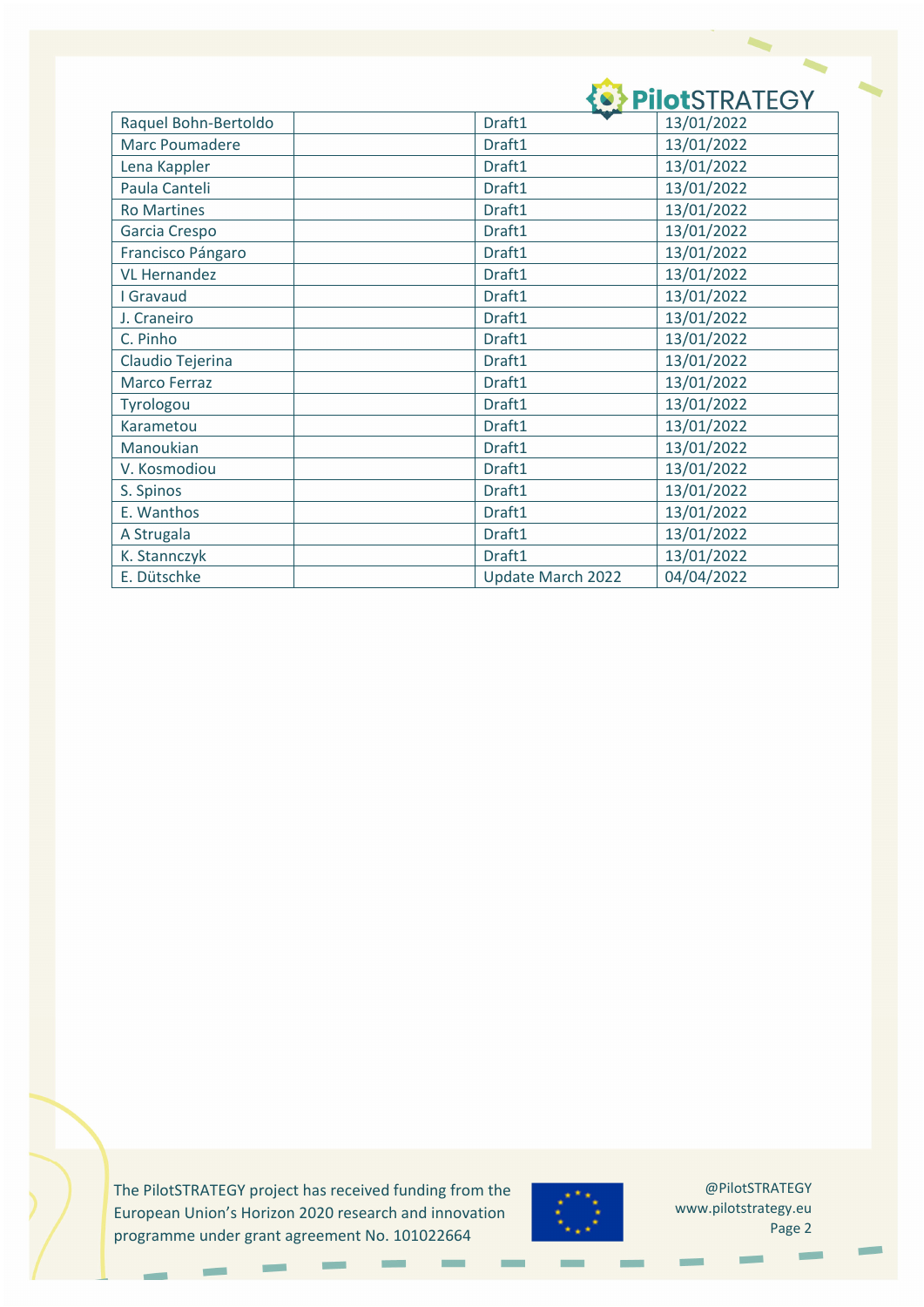

#### © European Union, 2021

No third‐party textual or artistic material is included in the publication without the copyright holder's prior consent to further dissemination by other third parties.

Reproduction is authorised provided the source is acknowledged.

Duscha, Vicki, 2022: Regulatory framework for CCUS in the EU and its Member States. An analysis for the EU, six Member States and the UK. Deliverable within the project PilotSTRATEGY, supported under grant agreement No. 101022664

#### **Disclaimer**

The information and views set out in this report are those of the author(s) and do not necessarily reflect the official opinion of the European Union. Neither the European Union institutions and bodies nor any person acting on their behalf may be held responsible for the use which may be made of the information contained therein.

The PilotSTRATEGY project has received funding from the European Union's Horizon 2020 research and innovation programme under grant agreement No. 101022664

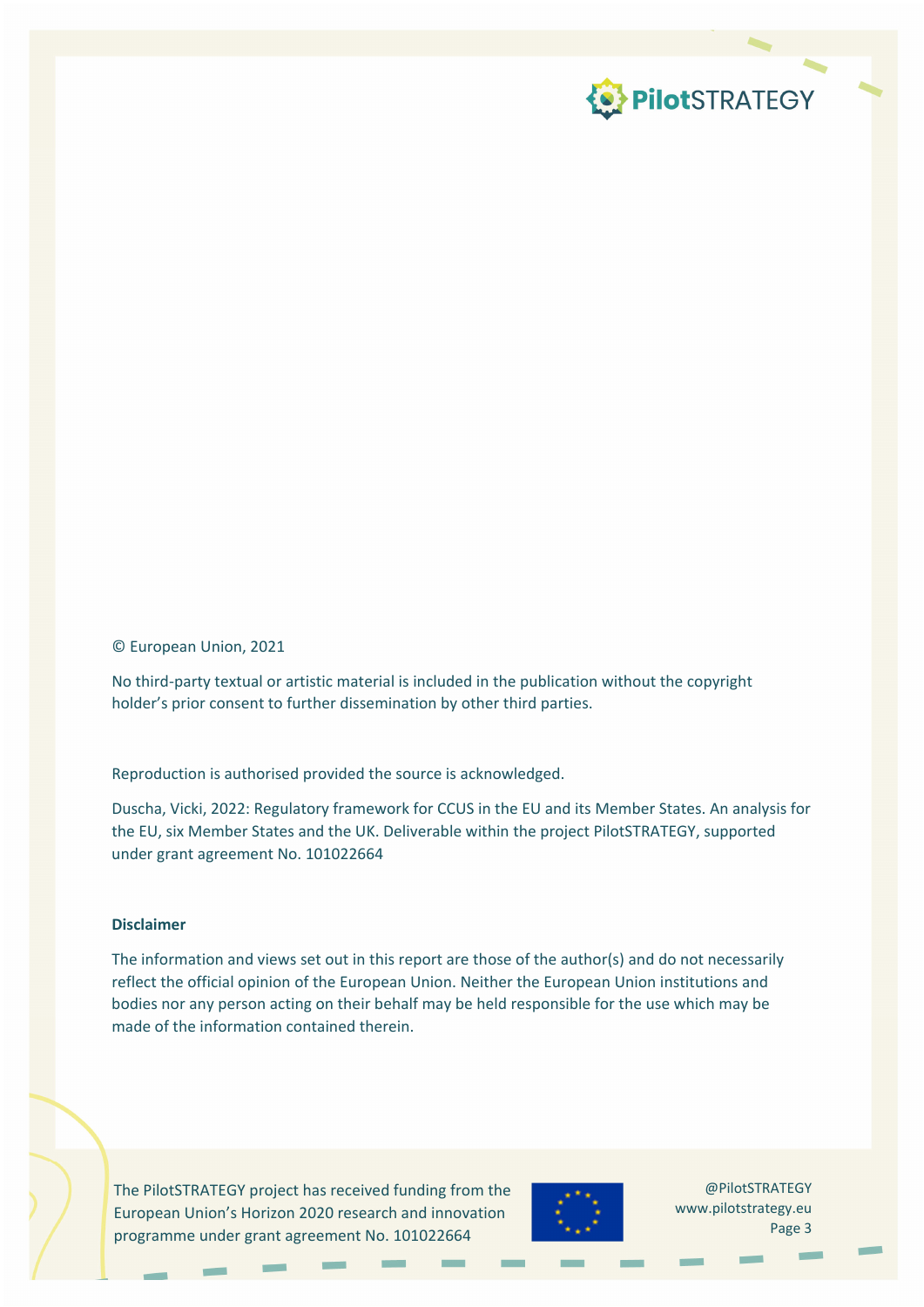

### 2. Executive summary

Due to the relative high degree of innovativeness, the realization of a Carbon Capture and Usage (CCU) or a Carbon Capture and Storage (CCS) project requires a positive strategic, legislative and financial supporting framework from policy. The political strategy to aim for ambitious climate targets is a pre-condition for the application of CCU and CCS technologies in a Member State. Legislation regulates the operation of capture, transport and storage sites. A well defined framework is highly relevant for operators to know the risks and potential costs related to a project, to know their own responsibilities and responsibilities of others, expectations by the competent authorities and making clear the roles of all participants in the whole project. It helps the authorities to take adequate decisions in granting procedures in decent time. Financial support is needed as long as the current CO<sub>2</sub> price itself is not sufficient to make the application of CCU or CCS technologies economically viable. Although it is to be expected that costs for CCU and CCS activities will fall over time when it moves from being a very innovative first-of-a-kind application to a more mainstream technology, in particular the first‐of‐a‐kind applications require specific support to cover for high costs under high risks. At the same time, a strong  $CO<sub>2</sub>$  price in the European Emissions Trading System (EU ETS) (in February 2022 prices reached levels as high as  $90 \text{E/t CO}_2$  and more) along with the expectation that  $CO<sub>2</sub>$  prices will remain high in the future, and a clear signal that there will be a market for low-CO<sub>2</sub>-products present strong financial incentives to invest into CCU and CCS projects.

In the present report, the political, legislative and financial support system for CCU, but mainly for CCS activities on the EU‐level along with seven Member States and the UK are being analysed. The countries studied comprise the PilotSTRATEGY countries (Portugal, Spain, France, Poland and Greece) and in addition the Netherlands as a Member State and the UK, both as countries more advanced on developing frameworks for CCS. The report highlights the role of EU legislation in the context of development of CCS projects in the Member States. In addition, it analyses the transposition of EU legislation into national law and provides information on further national legislation or support instruments relevant in the context. It shows that while countries such as the UK and the Netherlands have put a strong political focus on the development of CCS clusters, other Member States so far can mainly refer to what has been developed on the EU level, making it clear that developing own CCS or CCU projects within the country require significant additional efforts on the legislative framework. Clear political signals along with additional national support instruments can help the development of project initiatives.

The PilotSTRATEGY project has received funding from the European Union's Horizon 2020 research and innovation programme under grant agreement No. 101022664

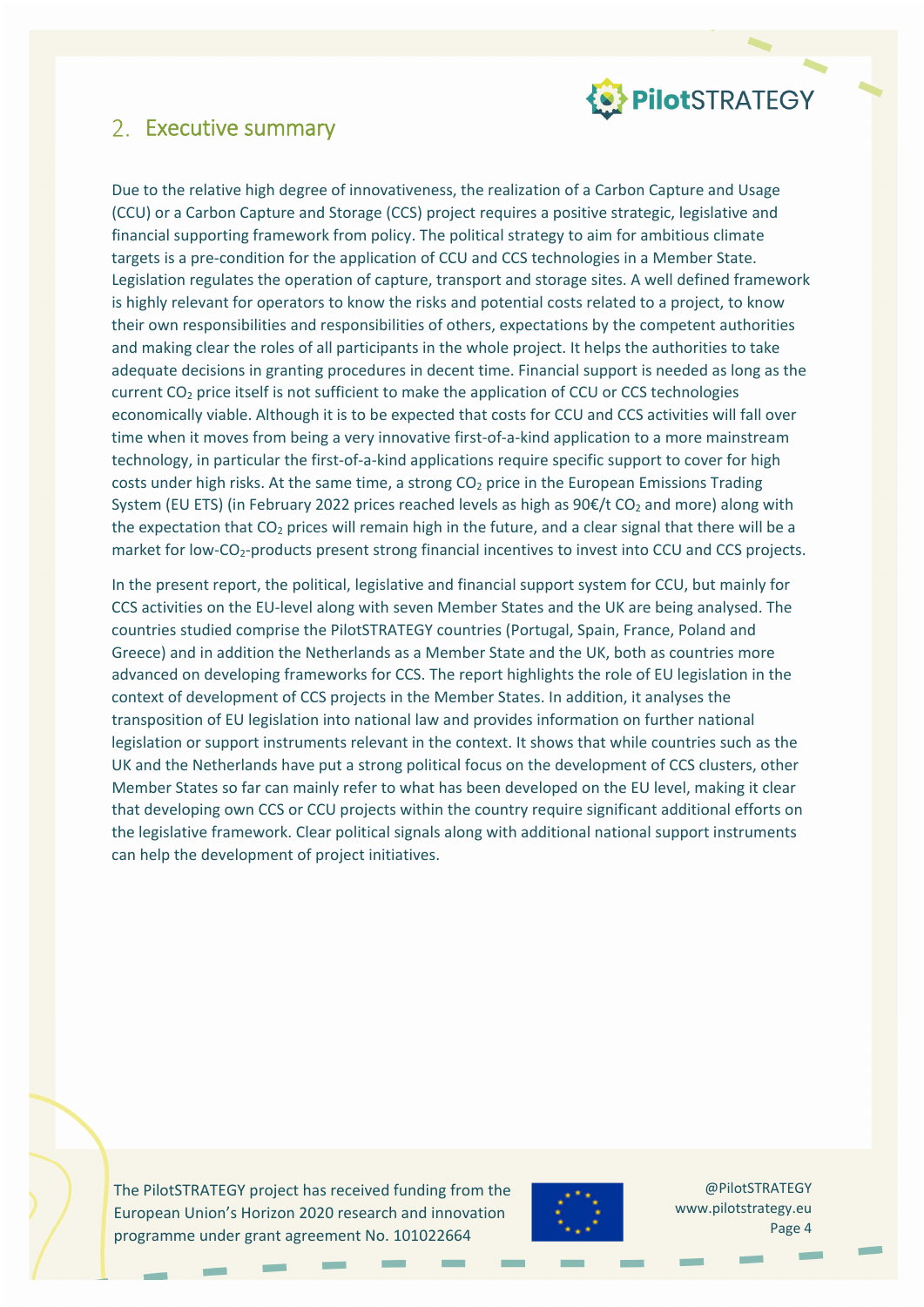

### **Table of Contents**

| 1. |       |  |
|----|-------|--|
|    | 1.1   |  |
|    | 1.2   |  |
|    | 1.3   |  |
|    | 1.4   |  |
| 2. |       |  |
| 3. |       |  |
| 4. |       |  |
|    | 4.1   |  |
|    | 4.2   |  |
|    | 4.3   |  |
|    | 4.4   |  |
| 5. |       |  |
|    | 5.1   |  |
|    | 5.1.1 |  |
|    | 5.1.2 |  |
|    | 5.1.3 |  |
|    | 5.1.4 |  |
|    | 5.1.5 |  |
|    | 5.2   |  |
|    | 5.2.1 |  |
|    | 5.2.2 |  |
|    | 5.2.3 |  |
|    | 5.2.4 |  |
|    | 5.2.5 |  |
|    | 5.3   |  |
|    | 5.3.1 |  |
|    | 5.3.2 |  |
|    | 5.3.3 |  |

The PilotSTRATEGY project has received funding from the European Union's Horizon 2020 research and innovation programme under grant agreement No. 101022664

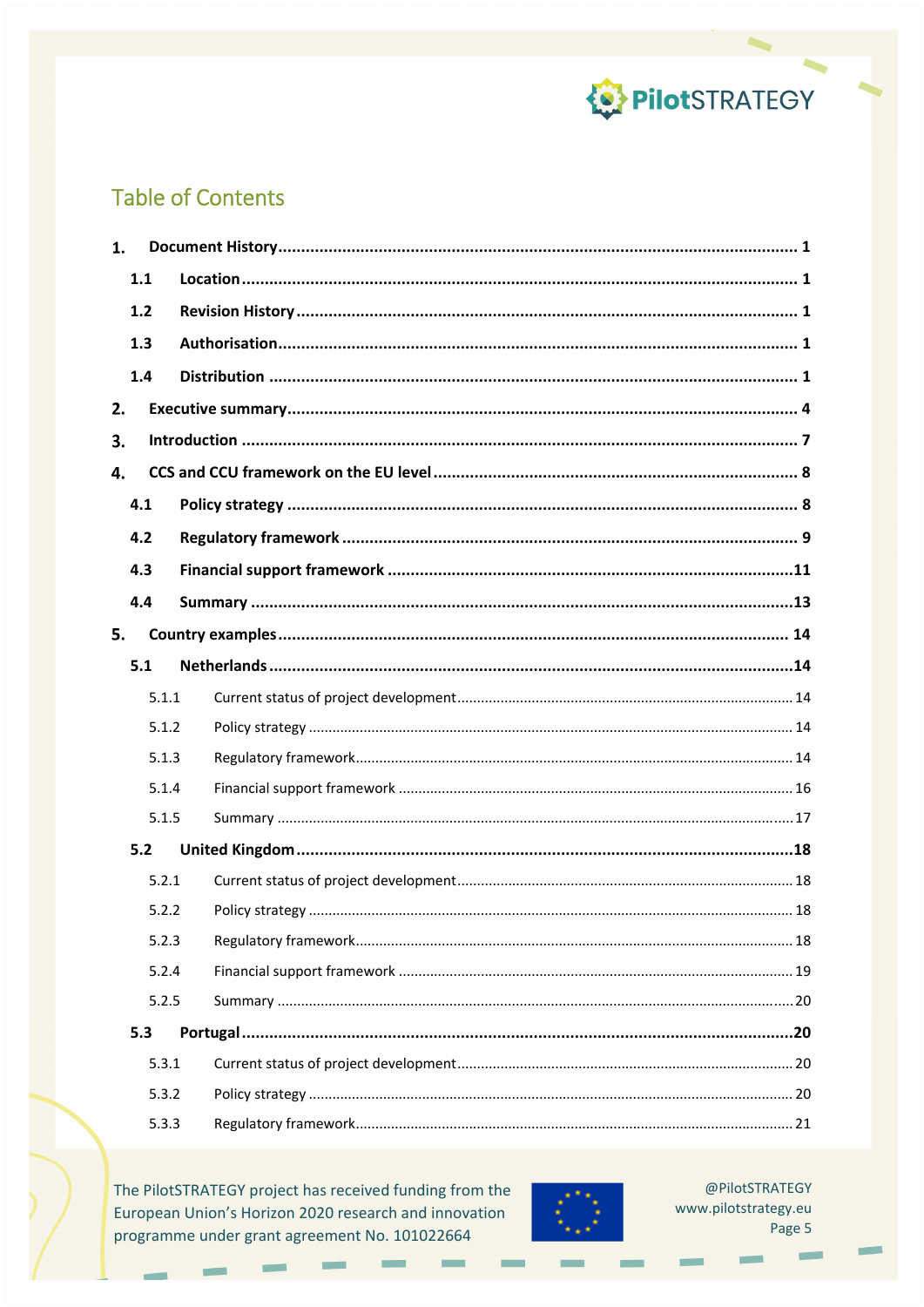|     |       | <b>OPPIIOtSTRATEGY</b> |
|-----|-------|------------------------|
|     | 5.3.4 |                        |
|     | 5.3.5 |                        |
| 5.4 |       |                        |
|     | 5.4.1 |                        |
|     | 5.4.2 |                        |
|     | 5.4.3 |                        |
|     | 5.4.4 |                        |
|     | 5.4.5 |                        |
| 5.5 |       |                        |
|     | 5.5.1 |                        |
|     | 5.5.2 |                        |
|     | 5.5.3 |                        |
|     | 5.5.4 |                        |
|     | 5.5.5 |                        |
| 5.6 |       |                        |
|     | 5.6.1 |                        |
|     | 5.6.2 |                        |
|     | 5.6.3 |                        |
|     | 5.6.4 |                        |
|     | 5.6.5 |                        |
| 5.7 |       |                        |
|     | 5.7.1 |                        |
|     | 5.7.2 |                        |
|     | 5.7.3 |                        |
|     | 5.7.4 |                        |
|     | 5.7.5 |                        |
| 6.  |       |                        |
| 7.  |       |                        |

The PilotSTRATEGY project has received funding from the European Union's Horizon 2020 research and innovation programme under grant agreement No. 101022664

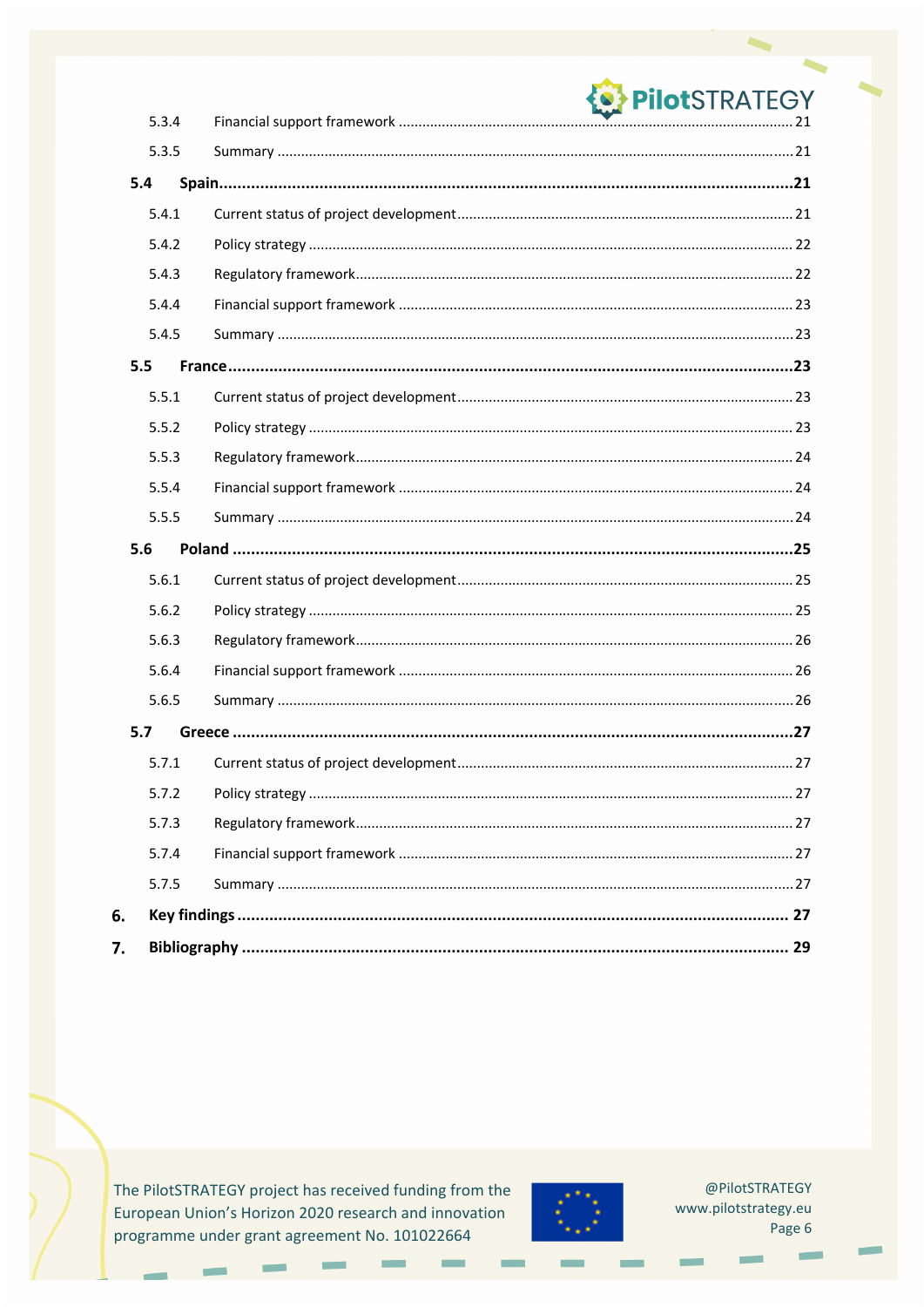

### 3. Introduction

Due to the relative high degree of innovativeness, the realization of a Carbon Capture and Usage (CCU) or a Carbon Capture and Storage (CCS) project requires a positive strategic, legislative and financial supporting framework from policy (the role of public acceptance, also a key element in the realization of CCU or CCS projects will be discussed in the further actions<sup>1</sup> of PilotSTRATEGY project). The political strategy to aim for ambitious climate targets is a pre-condition for the application of CCU and CCS technologies in a Member State. Legislation regulates the operation of capture, transport and storage sites. A well defined framework is highly relevant for operators to know the risks and potential costs related to a project, to know the own responsibilities and responsibilities of others, expectations by the competent authorities and making clear the roles of all participants in the whole project. It helps the authorities to take adequate decisions in granting procedures in decent time. Financial support is needed as long as the current CO<sub>2</sub> price itself is not sufficient to make the application of CCU or CCS technologies economically viable. Although it is to be expected that costs for CCU and CCS activities will fall over time when it moves from being a very innovative first-of-a-kind application to a more mainstream technology, in particular the first-of-a-kind applications require specific support to cover for high costs under high risks. At the same time, a strong CO2 price in the European Emissions Trading System (EU ETS) (in February 2022 prices reached levels as high as  $90 \text{E/t CO}_2$  and more) along with the expectation that CO<sub>2</sub> prices will remain high in the future and a clear signal that there will be a market for low- $CO<sub>2</sub>$ -products present strong financial incentives to invest into CCU and CCS projects.

In EU Member States typically political and regulatory provisions from the EU level mix with national views and regulations and sometimes even regional ones. Hence, EU‐level targets and laws, regulations and directives and support instruments and the national implementations of those directives along with national policies provide the relevant framework for developing a CCU or CCS project in a Member State. In the following sections, we first present and discuss the framework the EU provides before looking into the frameworks on the national level for the countries France, Greece, Poland, Portugal and Spain. These are the countries where regions are explored for CO2‐ storage within the project. In addition, we present the framework conditions in the Netherlands and the UK as examples of countries where a relatively high activity level can currently be seen in the development of new CCU and CCS project activities to have running CCU and CCS facilities by the mid of the decade.

The analysis looks into the three main policy areas relevant for the development of a CCU or CCS project: we start with an analysis of the political strategy to reach net‐zero (which can be seen as a precondition for the commitment to develop CCUS projects) and the role that CCU and CCS plays in the available policy documents (in particular the long-term strategies and related scenarios). The second pillar of the analysis looks into the regulatory framework for allowing for the use of CCS technologies and in particular the relevant regulatory policies supporting or hindering the development of capture, transport and storage. The final building block is provided by an analysis of the existing support policies. Due to the nature of CCU and CCS projects,  $CO<sub>2</sub>$  prices will in the longterm play an important role to make CCU and CCS technologies competitive. However, due to the novelty of the technologies and the implementation of the full CCU or CCS chain, additional support

<u> Andreas Andreas Andreas Andreas Andreas Andreas Andreas Andreas Andreas Andreas Andreas Andreas Andreas Andreas</u> <sup>1</sup> https://pilotstrategy.eu/node/9

The PilotSTRATEGY project has received funding from the European Union's Horizon 2020 research and innovation programme under grant agreement No. 101022664

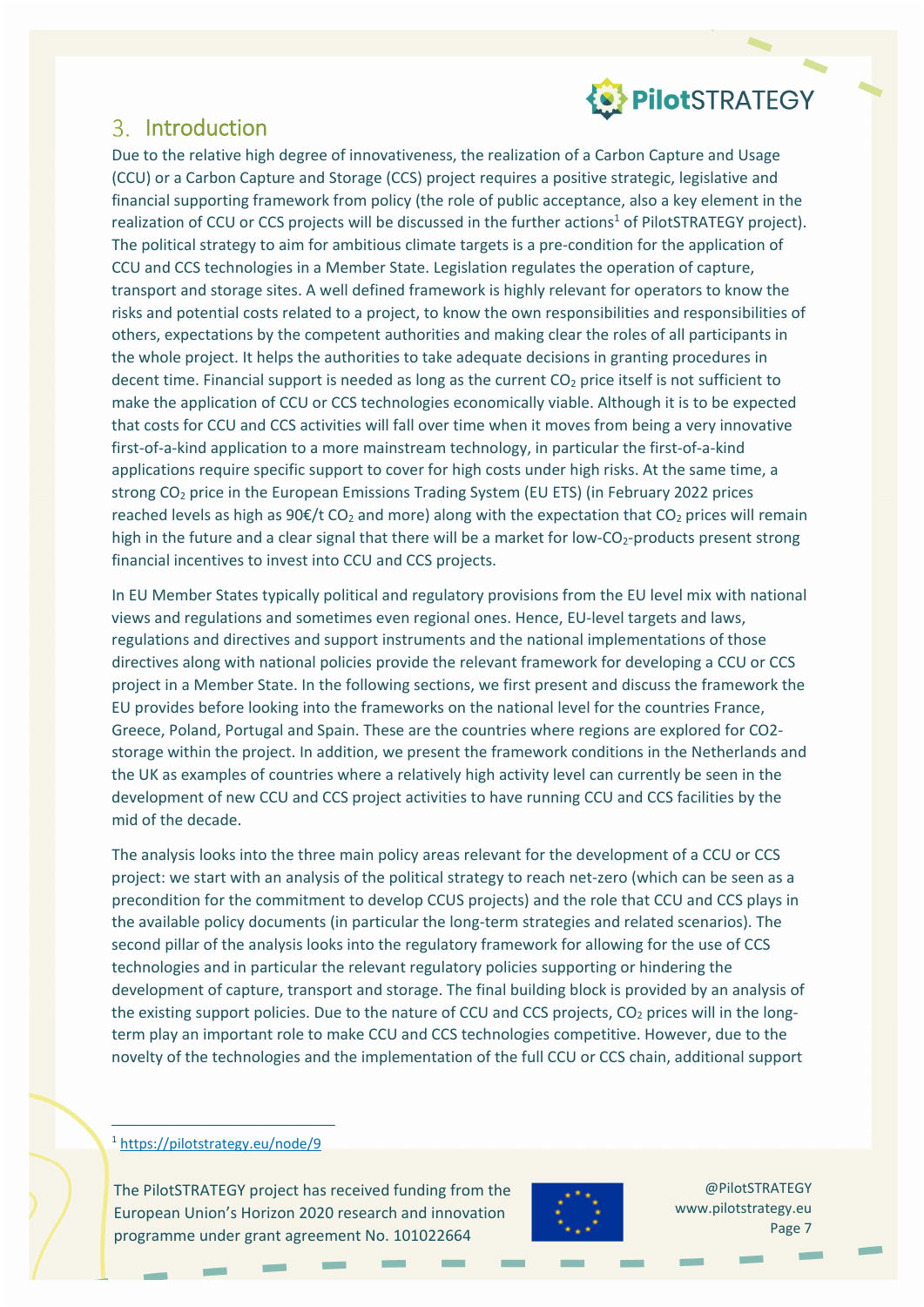

policies are the main factor to allow for the development of pilot projects in the short-to mediumterm.

While this report addresses both, CCU and CCS projects, a clear focus can be found on the CCS side in all three areas: political strategy, legislative framework and ‐ although lesser developed than in the other two areas ‐ support systems. The focus is particularly strong when we look into the legislative framework, where we find an existing framework for CCS, but no mentioning of CCU in the documents so far. Part of the financial support systems address CCS as well as CCU projects, however, in many countries the strong political focus on CCS translates into a strong focus on support for CCS projects, although support of CCU projects is in general often also possible. Hence, the following report focuses on CCS unless CCU is explicitly mentioned.

### CCS and CCU framework on the EU level

### 4.1 Policy strategy

By the end of 2018, the EU Commission presented a long‐term strategy for the EU including scenarios aiming at reaching net-zero GHG emissions by 2050 (EC, 2018a and EC, 2018b). Only 2 out of the 8 scenarios presented in the Commission's document "A clean planet for all ‐ A European strategic long-term vision for a prosperous, modern, competitive and climate neutral economy" reach net-zero by 2050: 1.5LIFE and 1.5TECH. In particular in the 1.5TECH scenario, CCU and CCS play an important role in reaching the net-zero target, but also the 1.5LIFE scenario requires CCU and CCS to reach carbon neutrality. In total, CCU and CCS activities reduce emissions by 281-606 Mt in 2050 in those scenarios. 80-298 Mt CO<sub>2</sub> are stored underground, 201-307 Mt CO<sub>2</sub> are being used, going mainly into the production of synthetic fuels and partly into synthetic materials. Based on those figures, CCU and CCS are seen as one of seven key technology areas to reach carbon neutrality by the middle of the century.

In 2021, the EU adopted the European Climate Law (EU, 2021) which enshrines in law the EU's objective to become climate neutral by 2050. As interim target, the EU aims at reducing emissions by 55% below 1990 levels by 2030. Documentation on the European Green Deal and the European Climate Law further strengthens the role of CCU and CCS, which is seen as an important factor and plays a major role in the policy packages to be developed to reach those ambitious climate targets.

Not existing so far is a European CCU and CCS strategy as proposed by the CCUS SET‐Plan (CCUS SET‐ Plan 2021). Available is, however, a Roadmap for CCU and CCS ("CCUS Roadmap") to 2030 developed under the CCUS SET‐Plan. The European Strategic Energy Technology Plan (SET‐Plan) is an activity to better coordinate energy technology development in the EU and its Member States and informs policy makers. In the CCUS Roadmap targets are being formulated for 2030 that should be met within the EU to be on track to meet its net-zero target by 2050. It includes the delivery of 15 commercial-scale industry CCS projects with another 10 having completed a Front-End-Engineering-Design (FEED) study and five of them having made an investment decision, along with the delivery of 10 commercial‐scale power‐ or heat‐related CCS projects and the first large‐scale commercial CCU installations. As another important piece, the CCUS Roadmap also defines targets for the strategic planning and development of  $CO<sub>2</sub>$  infrastructure and identifies the need for national CCS strategies and/or roadmaps by the Member States.

The PilotSTRATEGY project has received funding from the European Union's Horizon 2020 research and innovation programme under grant agreement No. 101022664

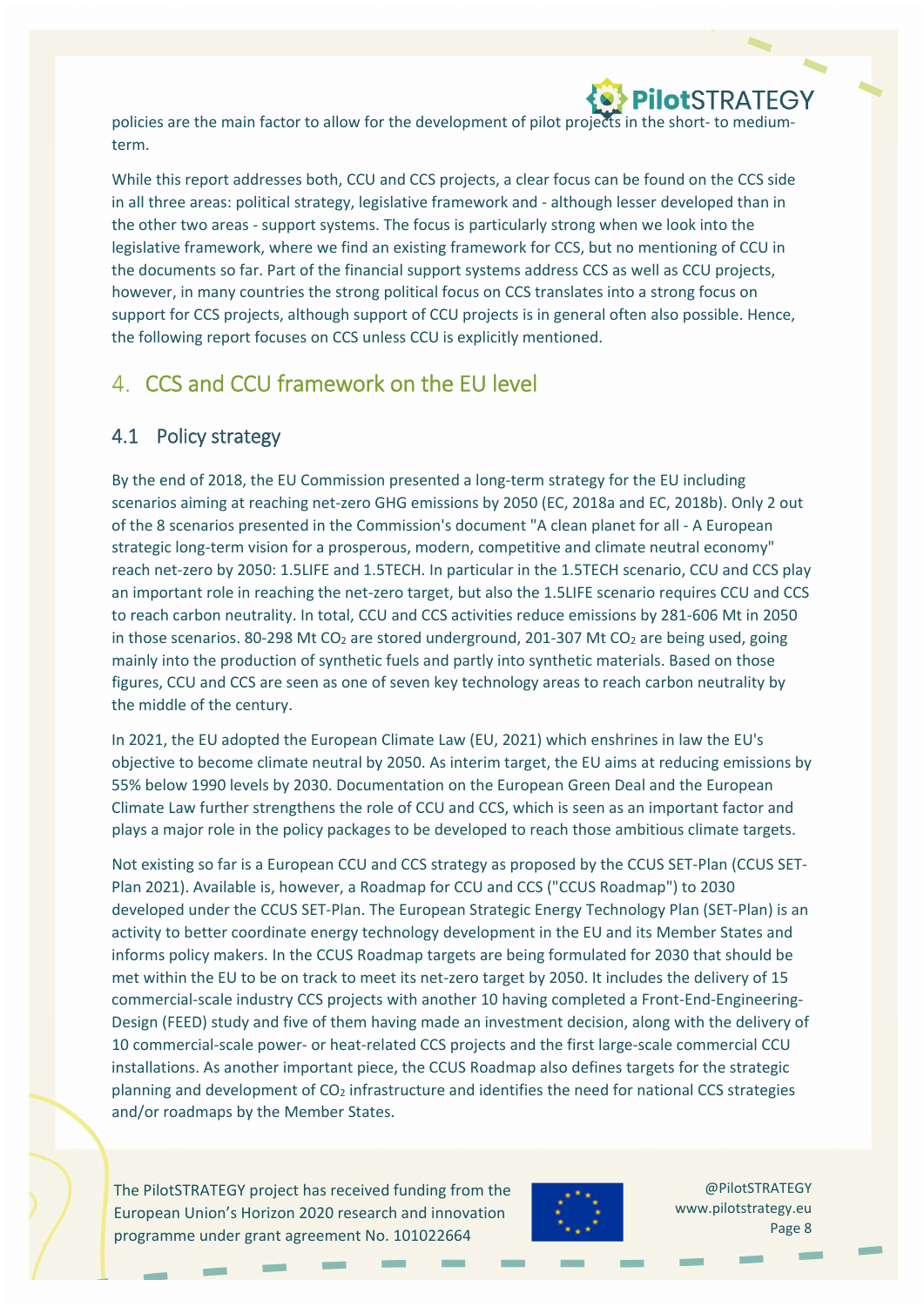Another piece of legislation strengthening the role of CCS and CCU in the European policy strategy is the document on the "sustainable management of the carbon cycle" published by the European Commission by the end of 2021 (COM 2021b). It highlights the role of negative emissions and of developing a carbon cycle for reaching a net‐zero EU economy by 2050.

### 4.2 Regulatory framework

The regulatory framework for CCS in the EU consists of two major parts along with amendments to a number of existing legislations.

The **Directive on the geological storage of CO2** (EC 2009, "CCS" Directive), implemented more than ten years ago, focuses on the establishment of a legal framework for the safe geological storage of CO2. The main purpose is to allow for storage only if there is no significant risk of leakage and no significant environmental and health risks (Article 4). Among other aspects, the CCS Directive lays down requirements for selecting and operating storage sites. Exploration and storage permits are required in determining and using a storage side. The Directive further states that the  $CO<sub>2</sub>$  stream being stored underground shall consist overwhelmingly of carbon dioxide (Article 12), although not giving a percentage figure for the purity of the gas. In the case of leakage, the storage site operator has to take corrective measures immediately and notify the competent authority (Article 16). If the operator is not able to take adequate corrective measures, the competent authority takes over and has the right to retrieve the costs from the operator. The competent authority is responsible for organizing periodic inspections of the storage sites and facilities. Post‐closure, the operator is responsible for monitoring and corrective measures in the case of leakage for at least another 20 years before the responsibility can be transferred to the competent authority (Article 18). Financial security to cover related costs (e.g. for monitoring and corrective measures) have to be proven by the operator before a storage permit can be obtained. In addition, a financial mechanism exists to transfer the responsibility for a storage site to the competent authority to cover at least the anticipated costs (for monitoring, but where applicable also for other activities needed to maintain the storage) for the following 30 years, so that if implemented well financial coverage of the potential costs of a storage site remains with the operator for 50 years after closure.

Transport is only a relatively small aspect in the CCS Directive. It states that transparent and non‐ discriminatory access to transport pipelines has to be provided by the operators of such infrastructure systems. Other forms of transport and other aspects of pipeline transport are currently not part of the CCS Directive. Capture activities are also not part of the CCS Directive.

All relevant decisions on permits for storage sites lay within the responsibility of the competent national authority such as dealing with monitoring and liability costs as well as connected to the closure of the site and the taking over of accountability after a certain period of time. However, the European Commission has the right to publish a non‐binding opinion on the decision by the competent authority.

All Member States were required to implement the CCS Directive into national law by mid of 2011. With some delay, by October 2013, all Member States had communicated transposition measures. In 2017 the Commission reported that it considered the implementation in 16 of the Member States to be fully conforming with the Directive. Ways of implementation differ significantly between Member States, though. While some countries merely transposed the Directive by the wording, other Member States with a higher interest in CCS tried to fill the remaining gaps as far as possible.

The PilotSTRATEGY project has received funding from the European Union's Horizon 2020 research and innovation programme under grant agreement No. 101022664

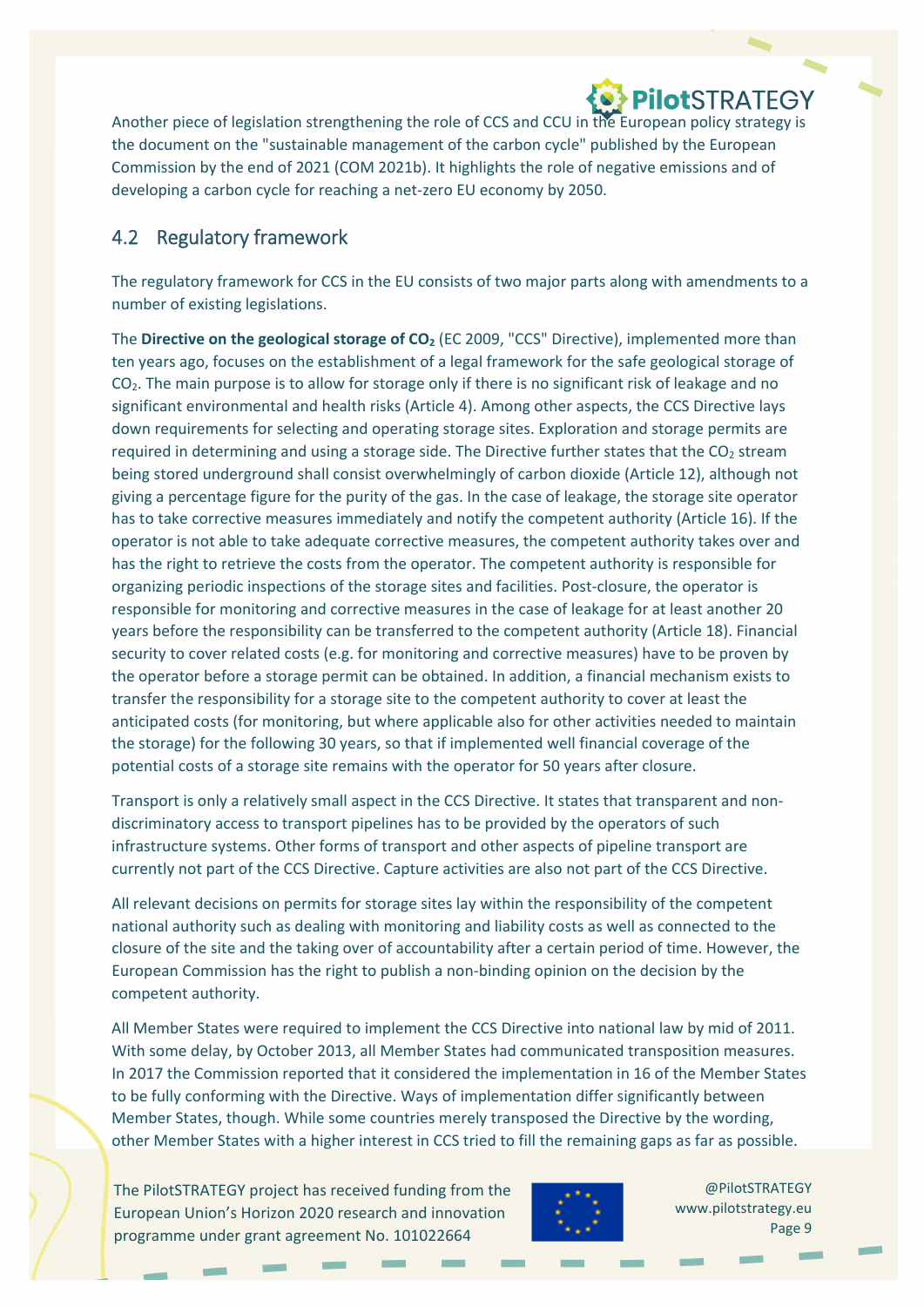

Another group of Member States such as Austria, Ireland, Latvia or Finland transposed the CCS Directive but also implemented a ban on storage.

Highly relevant in the context of CCS is also the **EU ETS Directive** (EC 2003) with its amendments. All three parts of the CCS process, i.e. carbon capture, transport (although so far restricted to pipeline transport) and geological storage, are activities mentioned in Annex I of the Directive. As a result, all  $CO<sub>2</sub>$  emissions in any of the process steps (including leakages) is regulated under the EU ETS and operators have the obligation to hand in an equivalent amount of allowances. All  $CO<sub>2</sub>$  captured and safely stored will be considered as not emitted under the EU ETS. This regulation under the EU ETS is supposed to provide an important financial incentive to store  $CO<sub>2</sub>$  instead of emitting it into the air and to provide finance for the additional costs for CCS activities in the future.

An aspect so far lacking from the EU ETS is other forms of transport apart from pipeline transport of  $CO<sub>2</sub>$ . As a result, only  $CO<sub>2</sub>$  transported by pipeline qualifies for an exemption from  $CO<sub>2</sub>$  pricing under the EU ETS at the moment. The proposal for the revision of the EU ETS Directive in the context of the EU's Fit for 55‐Package now foresees an inclusion of all forms of transportation (COM 2021a).

In addition to those two Directives, several legislation were amended to include CCS activities. Those are in particular:

• The **Environmental Impact Assessment Directive** (EEC 1985) requires environmental impact assessment procedures for all CCS activities, including a life cycle evaluation on environmental issues and social and economic effects of the project and a related risk assessment. It also requires monitoring significant effects on the environment and effectiveness of the control measures (see Barros, Oliveira and Lemos de Sousa 2012).

• The **Large Combustion Plant Directive** (EC 2001) was amended to require an assessment of the technical and economic conditions necessary for future application of CCS for the operation of combustion plants with a rated electrical output of 300 MW and more. In case of a positive assessment the operator is required to set aside suitable space on‐site for the equipment needed to capture and compress the  $CO<sub>2</sub>$ .

• CCS was also included in the **Waste Framework Directive** (EC 2008) to exclude the CO2 cap‐ tured and transported from the instruments associated with this Directive and the **Industrial Emissions Directive** (2010/75/EU) now covers capture as one of the activities that can help to control emissions from the industrial sector.

Not part of the EU legislative package, but highly relevant in the context of CCS activities within the EU are the London Protocol and the OSPAR Decision. The London Protocol prohibits all dumping of waste into the marine environment except for substances and activities listed on a "reverse list". In addition, it also prohibits the transboundary transport of substances for the purpose of dumping or incineration at sea. Not prohibited by the London Protocol are  $CO<sub>2</sub>$  storage activities in the context of enhanced oil recovery or as part of the offshore processing of natural gas streams (as is the case at the storage activities at the Sleipner field in Norway). An amendment to Annex I, that entered into force in 2006, opens up the opportunity for offshore storage activities in general when it is safe to do so and provides regulation on the injection of  $CO<sub>2</sub>$  into sub-seabed geological formations. In 2009, an amendment was adopted to also allow transboundary transport of  $CO<sub>2</sub>$  for sub-seabed geological storage. However, for the amendment to become effective 2/3rds of the contracting parties need to ratify the amendment, which is currently not the case. In 2019 it was decided by the Parties to the

The PilotSTRATEGY project has received funding from the European Union's Horizon 2020 research and innovation programme under grant agreement No. 101022664

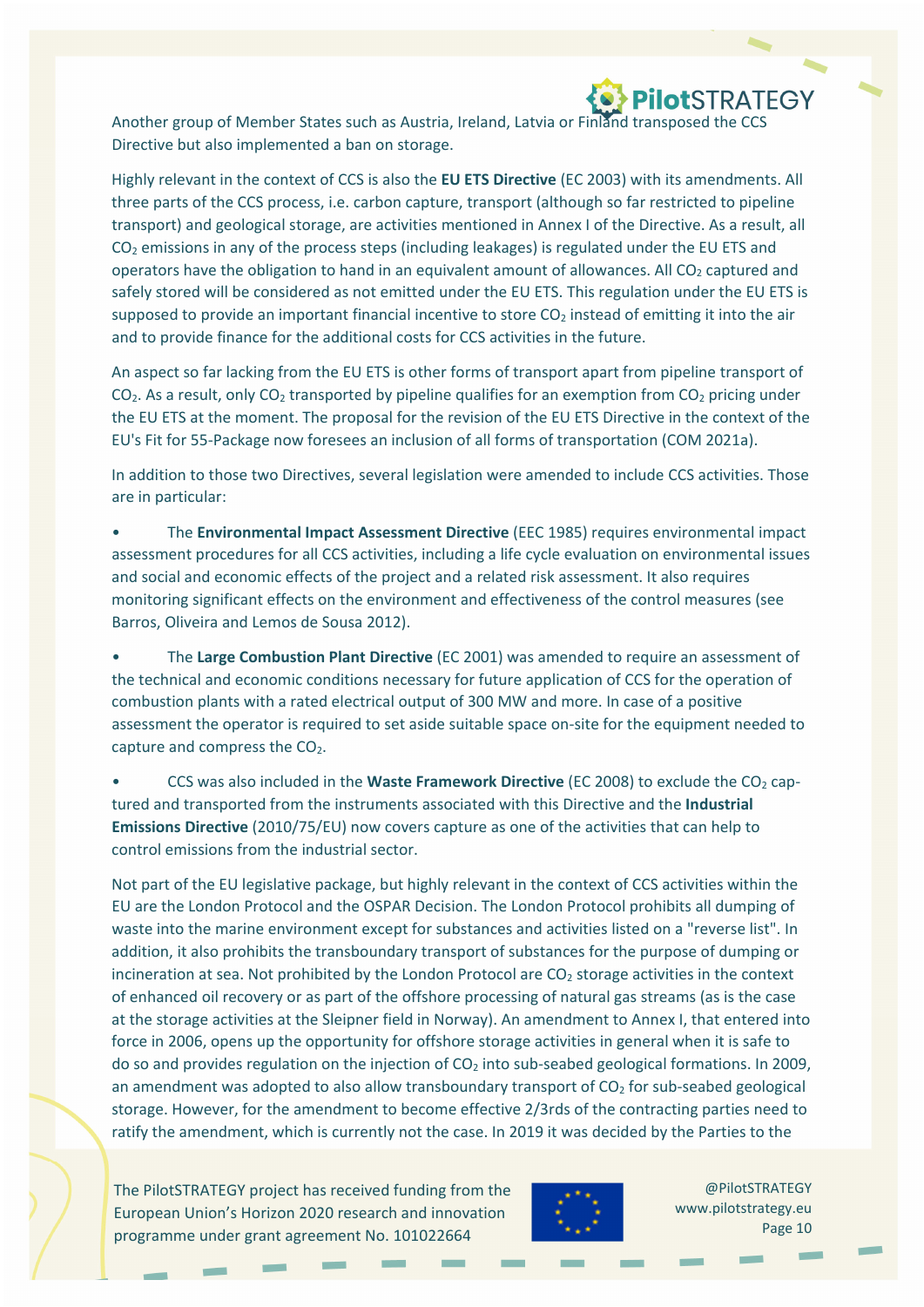London Protocol to allow for a provisional application of the 2009 amendment. Thus, at the moment it is possible for countries to agree to export  $CO<sub>2</sub>$  for sub-seabed geological storage on a bilateral basis without breaking the London Protocol (IEAGHG 2021).

Also relevant in that context is OSPAR Decision 2007/02 by the OSPAR Commission (OSPAR 2007), a group of 15 country governments and the EU cooperating to protect the marine environment of the North‐East Atlantic. The Decision states that OSPAR guidelines for Risk Assessment and Management of Storage of  $CO<sub>2</sub>$  Streams in Geological Formations need to be taken into account by a competent authority in the process of granting a CCS permit. The overall target is to avoid significant adverse effects on the marine environment.

### 4.3 Financial support framework

With low CO<sub>2</sub>-prices for a long period of time, the **EU ETS** did not provide sufficient incentive for the investment into CCU or CCS projects in the past 15 years. However, recently a strong increase in prices could be seen with prices reaching close to 100  $\epsilon$ /t CO<sub>2</sub> in December 2021 and in February-March 2022 price levels between 70 and 80 €/t CO<sub>2</sub> (see https://ember-climate.org/data/datatools/carbon-price-viewer/ for current EU ETS prices). CO<sub>2</sub> prices like that will very likely play an important role in providing financing for CCU and CCS projects in the future.

Due to the long period with low prices and the low activity in developing CCU and CCS projects (and the cancelling of planned projects) resulting from that, the EU currently has different support programs in place for projects to get additional funding for CCU and in particular CCS projects (see Figure 1). The main source for funding of commercial scale demonstration plants is the **Innovation Fund**, which allows for funding of CCU and CCS projects in the energy and industry sectors. Resources initially available for the innovation fund were 450 million European Union Allowances (EUAs) from the EU ETS. The money that can be spent on projects is dependent on the price development of CO<sub>2</sub> in the EU ETS. Currently, the Commission is expecting a funding volume of 25 billion € for the period 2021‐30 (https://ec.europa.eu/clima/system/files/2021‐ 12/com\_2021\_800\_en\_0.pdf). The revision of the EU ETS under the fit‐for‐55 package foresees an additional 200 m EUAs to increase the budget available to fund innovative projects. The increase in resources is partly linked to a widening of the scope of the Innovation Fund to projects from road transport and buildings, two sectors that are proposed to become regulated under a second ETS on the EU level.

For the first large‐scale call in 2020 a budget of 1 billion € was available. Four out of seven projects that were being chosen in the first round are large CCU or CCS industry projects (see https://ec.europa.eu/clima/system/files/2021-11/policy\_funding\_innovation-fund\_largescale\_successful\_projects\_en.pdf for information on the projects being funded). For the second large‐scale call open from 2021 another 1.5 billion € of funding is available. Up to now, support is granted in the form of grants. In the proposal for the revision of the Innovation Fund legislation, the Commission intends to also include support of operational costs on the basis of carbon contracts for difference (COM 2021a).

The PilotSTRATEGY project has received funding from the European Union's Horizon 2020 research and innovation programme under grant agreement No. 101022664

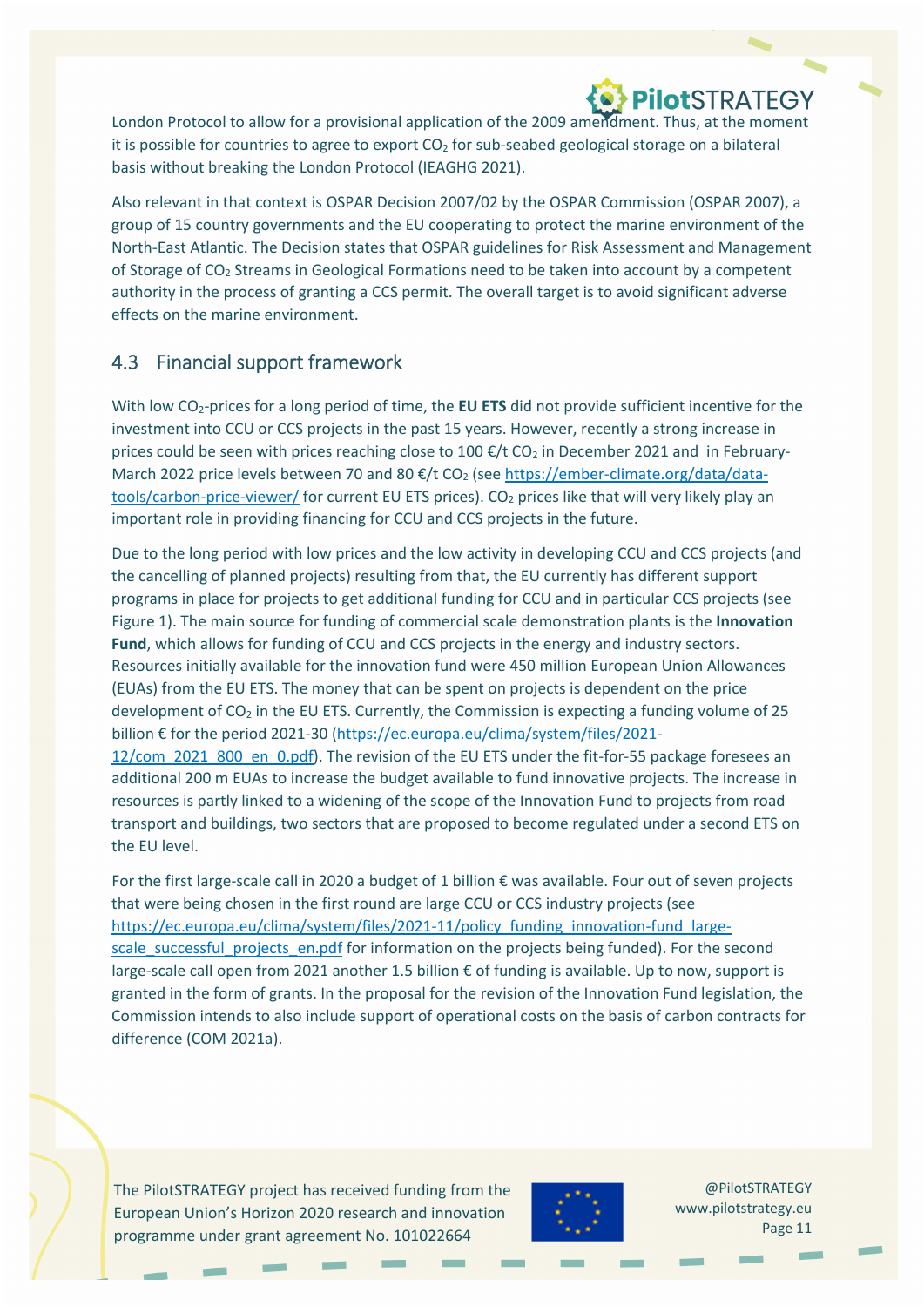

#### Figure 1: Support mechanisms for CCU and CCS in the EU



Source: CCUS SET‐Plan, 2021

The NER 300 program, predecessor to the innovation fund between 2013 and 2019, was open for projects aiming at applying CCS in the energy sector, while industry projects were not eligible for funding. However, while several renewable energy projects were being funded, only one CCS project was awarded support under the NER 300 program. The White Rose project planned in the United Kingdom was never realized and financial support was not retrieved.

Another source for funding is the **Horizon Europe** program, the follow up to Horizon 2020, which also provided funding for CCU and CCS projects. Support from this program concentrates on supporting research and innovation activities.

Support for the roll‐out of infrastructure for CCU and CCS activities can come from three different sources. Under the Connecting Europe Facility so called **Projects of Common Interest (PCIs)** can be supported. In the category cross-border carbon dioxide network, currently six PCIs are receiving support for the development of an EU-wide CO<sub>2</sub> transport infrastructure.

Another two sources of support for transport facilities are the **Modernisation Fund** as part of the support for energy networks and the **Cohesion Fund** as part of the support for trans‐European transport networks (TEN‐T). Both mechanisms are available to lower‐income Member States only.

Under the **Just Transition Fund** 40 billion € of funding are being provided to support the transition in a Member State's most affected regions. Facilities regulated under the EU ETS can receive support for substantial emission reduction activities including CCU and CCS activities if they are located in such a most affected region listed in a Member State's just transition plan.

The European Green Deal is mentioned as one out of six Commission's priorities for the years 2019‐ 24 under the recovery plan for Europe (InvestEU programme). 0.6 trillion € from the Next Generation EU Recovery Plan along with the EU's seven-year budget will finance the European Green Deal. Under the **Recovery and Resilience Fund**, part of the EU's recovery package, Member States have to hand in their Recovery and Resilience Plans. Some countries such as Denmark use their plans

The PilotSTRATEGY project has received funding from the European Union's Horizon 2020 research and innovation programme under grant agreement No. 101022664



@PilotSTRATEGY www.pilotstrategy.eu Page 12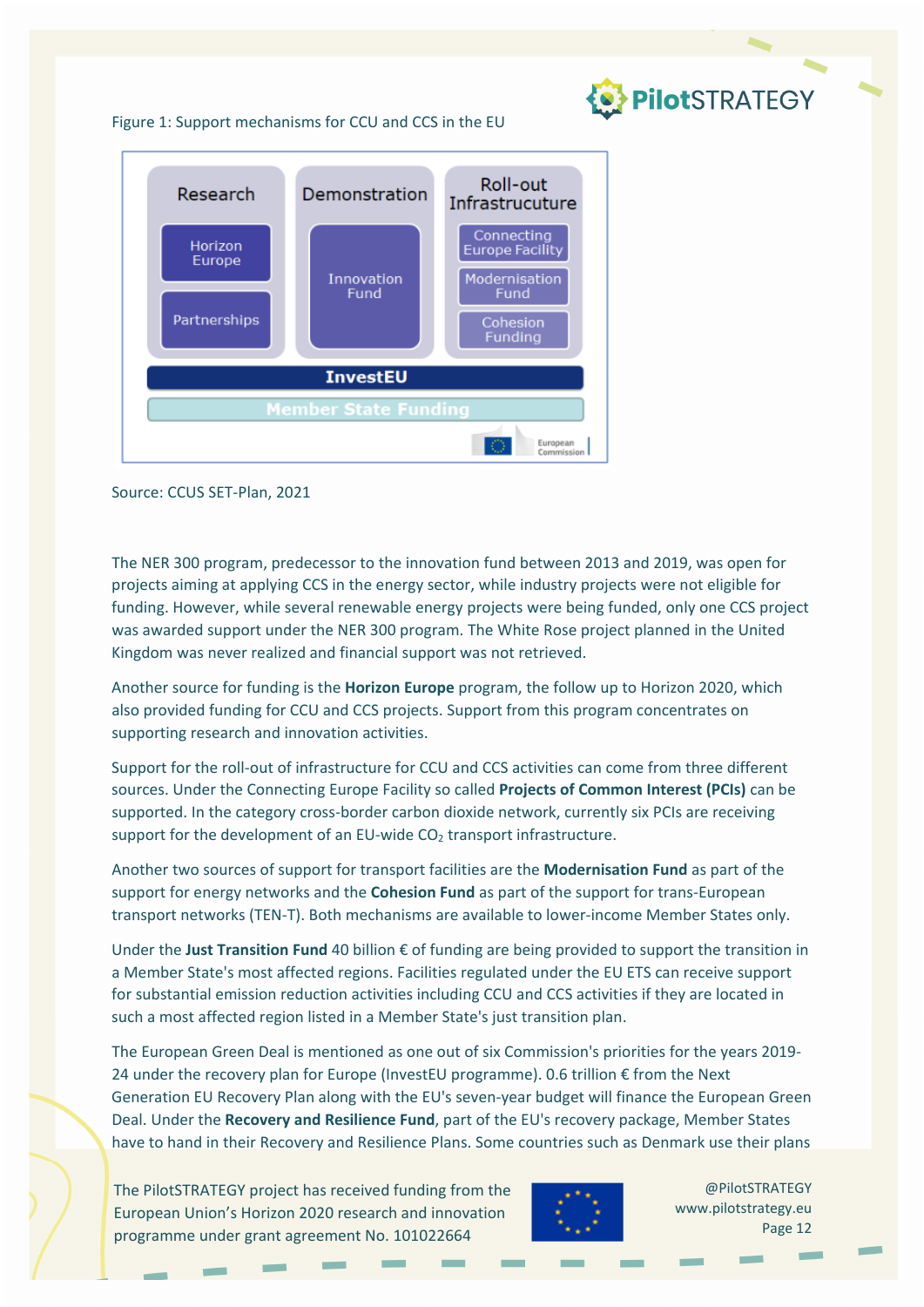to include support for CCS activities (Jan Steinkohl, Policy Officer, DG Energy, European Commission in a webinar on The Role of CCS in the EU Green Deal, 25 February 2021, https://cleanenergysolutions.org/training/ccs-eu-green-deal and Global CCS Institute 2021).

**O PilotSTRATEGY** 

CCU and CCS are also one of ten identified priority actions under the **European Strategic Energy Technology Plan (SET‐Plan)**. Under the SET‐Plan, activities in the priority areas are coordinated and exchange is being organized. Limited funding is being provided for the activities of the Cooperation and Support Action project. However, information collected under these cooperation activities provide useful information on the status and funding of CCU and CCS projects in the EU. According to the 2020 report on the implementation of the SET-Plan (EC 2020) 645 millions € are currently being spent in 81 SET-Plan projects on CCU and CCS activities. About 50% of the money is coming from EU support programs (see the above mentioned).

Another source of financing for CCU and CCS activities that is in planning is a **certification scheme for carbon dioxide removals**. After the publication of the policy paper from the Commission on the "sustainable management of the carbon cycle" (COM 2021b), a legislative proposal is planned for the final quarter of 2022 (https://www.europarl.europa.eu/legislative-train/theme-a-european-greendeal/file‐carbon‐removal‐certification).

Another piece in the support framework for CCU and CCS will be the **EU sustainable Taxonomy**. CCU and CCS, listed under the sustainable technologies provides access to European Green Bonds, an instrument to channel private investments to sustainable projects.

#### 4.4 Summary

In the EU, quite early on a basis was developed for the legal implementation of CCS activities. In particular, the CCS Directive and other instruments such as the EU ETS provide the basis for the current or future implementation of CCS, but also CCU projects in the Member States. This fact results in a comparatively high ranking for all EU member states in the 2018 published CCS Policy Indicator report by the Global CCS Institute (Global CCS Institute 2018). Existing shortcomings such as the lack of other means of transport apart from pipeline transport in existing EU legislation are part of revision proposals under the fit-for-55 package and should soon be addressed. As usual in such cases, the CCS Directive gives leeway in some aspects that have to be filled by the Member States to provide the necessary clarity for project developers to take an investment decision.

The legislative framework was supplemented with a clear political signal in the development of the EU's long‐term vision and with the implementation of the climate law and the net‐zero target by 2050 as part of the climate law. Existing impact assessments and accompanying documents show the importance of CCU along with CCS for the EU to reach net‐zero emissions in the announced timeframe.

An important factor in the restart of project development on CCS and for the development of CCU projects in the EU plays the Innovation Fund. It broadened available funding from energy‐related CCS projects to energy‐ and industry‐related CCU and CCS projects. Together with the currently high CO<sub>2</sub> price under the EU ETS, which helps in itself to make CCU and CCS projects financially profitable, it provides a significant amount of funding for the realization of large‐scale CCU and CCS projects in the coming years, further underlining the important role of CCU and CCS for the EU.

The PilotSTRATEGY project has received funding from the European Union's Horizon 2020 research and innovation programme under grant agreement No. 101022664



@PilotSTRATEGY www.pilotstrategy.eu Page 13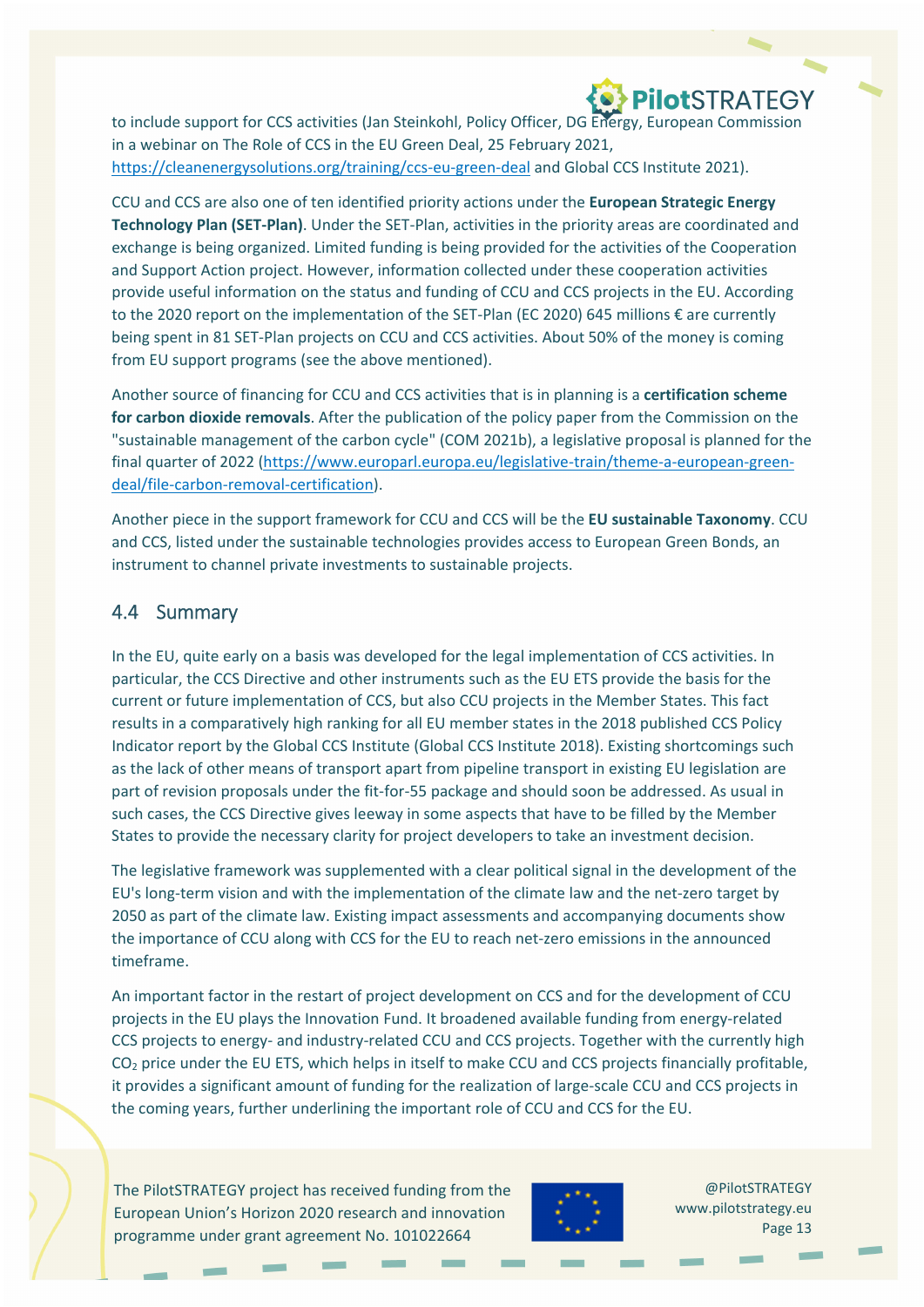A further strengthening of the role of CCU and CCS in EU climate policy can be expected from the ongoing work on carbon cycles, which is expected for the end of 2022 and will be negotiated in the coming years. It is likely that in that context also more legislative documents will become available for CCU in addition to what is already available for CCS.

### 5. Country examples

### 5.1 Netherlands

#### 5.1.1 Current status of project development

The Netherlands is one of the countries of the European Union that decided early on that CCS should play an important part in reaching medium‐ to long‐term climate targets. As a result, three projects had been started, but failed between 2000 and 2017, two of them being onshore storage projects, one of them being an offshore storage project. Two of them, both onshore storage projects, were stopped as a result of public acceptance issues, one was cancelled as a result of a lack of political support and a sustainable business case for coal‐fired power generation in combination with CCS (Akerboom et al. 2021).

At the moment, the Zero Emissions Platform (ZEP) lists a total of eight CCU and CCS projects in the Netherlands and two joint projects on transport and storage between the Netherlands and Belgium. Of the eight projects, two are labelled as low‐carbon hydrogen production projects (H‐Vision and Hydrogen 2 Magnum) and two projects are labelled as CCU projects (AVR‐Duiven and Twence Waste-to-Energy CO<sub>2</sub> Capture and Utilisation). Three of the remaining four projects are aiming at collecting, transporting and storing  $CO<sub>2</sub>$  from industry clusters (Aramis, Athos, Porthos), one project is a CCS project in a steel plant (HIsarna Pilot Plant). The Porthos project in the Port of Rotterdam is awarded 2.1 billion € from the Dutch government under the SDE++ scheme. The final investment decision for the project was awaited for the end of 2021/ early 2022, but is still pending and is now announced for 2022. If the project is continued, the full project shall be taken into operation in 2024. The project also receives funding  $(102 \text{ million } \epsilon)$  as a project of common interest by the Connecting Europe Facility. Athos and Aramis are also listed under the cross‐border carbon dioxide networks by the Connecting Europe Facility.

#### 5.1.2 Policy strategy

Emissions in the Netherlands lay at around 200 Mt CO<sub>2</sub>e in 2019 (see EEA GHG data viewer, 2021). In May 2019, the Dutch Government adopted its Climate Act which includes the target to reduce emissions by 95% below 1990 levels by 2050. By 2030, greenhouse gas emissions shall be reduced by 49% below 1990 levels. The National Climate Agreement contains information on the sector's contribution to reaching the climate targets. It states that CCS is an important building block in the decarbonisation of industry (about 7 Mt CO<sub>2</sub> by 2030 could be stored via CCS) and that funding will be provided over an extended SDE+ (see SDE++ in section 3.1.3) funding scheme. Until today, the Netherlands have not officially adopted the target to reach net‐zero emissions.

#### 5.1.3 Regulatory framework

In order to implement the CCS Directive the Dutch Government amended the Mining Act and subordinate legislation (Mining Decree and Mining Regulation) in 2011. The amendments particularly aim at the implementation of the following issues from the CCS Directive (see Akerboom et al. 2021 and van der Weijden 2011):

The PilotSTRATEGY project has received funding from the European Union's Horizon 2020 research and innovation programme under grant agreement No. 101022664

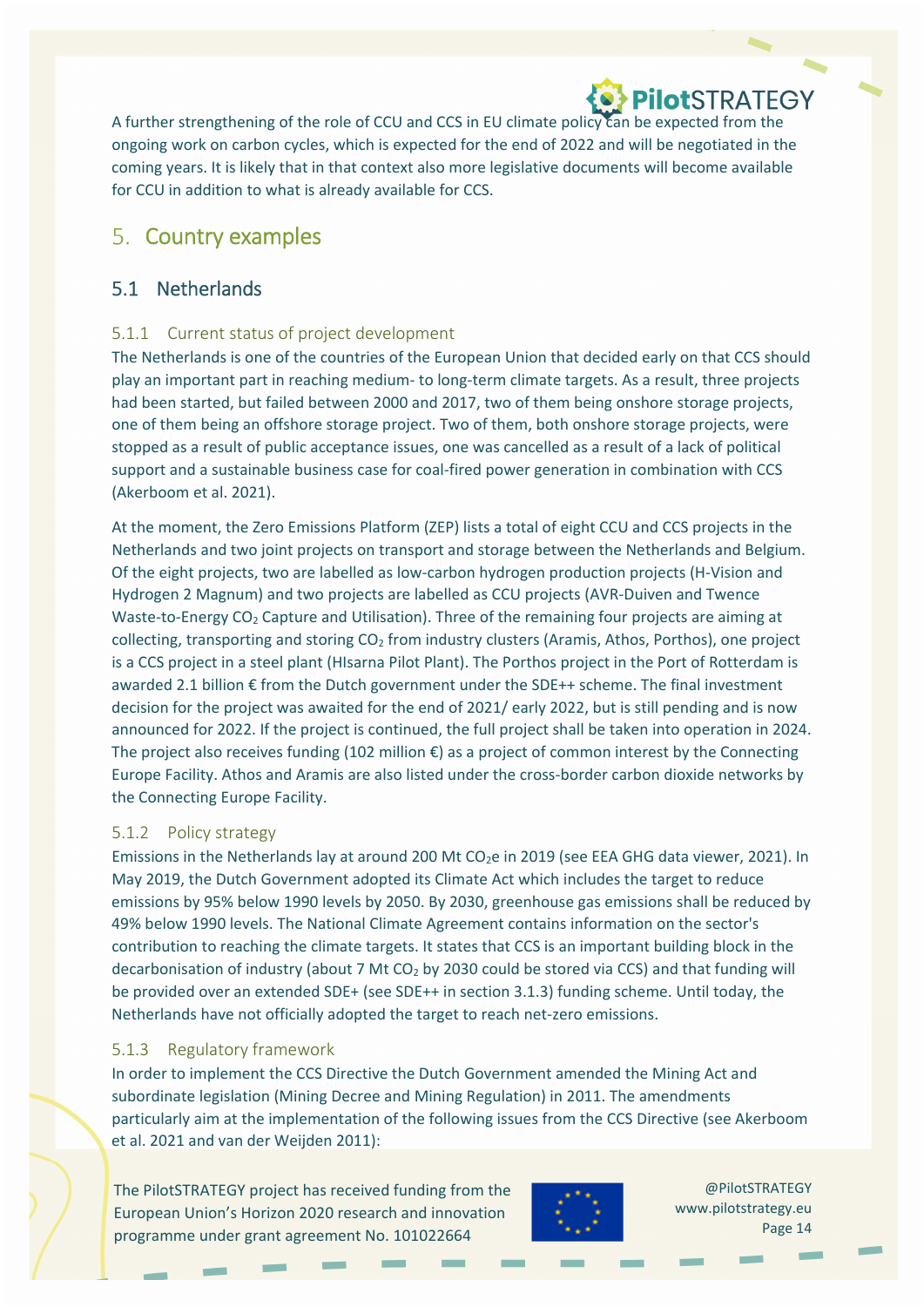- $CO<sub>2</sub>$  storage: Even before the amendments necessary to implement the CCS Directive, the Dutch Mining Act contained a general permit obligation for the storage of substances that included  $CO<sub>2</sub>$ . The amendments that were being made to implement the CCS Directive particularly addressed the content of the permit (i.e. the application) and regulations associated with the transfer of responsibility for CO<sub>2</sub> stored after closure of a storage site. In particular, a monitoring plan, a termination plan and a provision of financial security have to be part of the storage permit in line with the EU CCS Directive while in other cases these aspects can be agreed at a later stage. The Mining Decree elaborates on the elements that must be regulated in the integral storage permit, including on the risk management, closure of a storage site and financial security. In case of severe leakage or other irregularities, a permit can be withdrawn.
- Exploration of storage site: The Mining Act was amended to enable the issuance of  $CO<sub>2</sub>$ exploration permits. According to the CCS Directive, those permits are required in case of drilling activities to gather information on a potential geological storage site. It is expected that in the Netherlands they will primarily be necessary in case of the exploration of aquifers as a sufficient amount of information should be available for depleted gas fields to apply for a  $CO<sub>2</sub>$  storage permit immediately.
- Exclusivity: Holders of a storage permit or an exploration permit have the exclusive right to develop activities there. As a result the holder of a regular exploration, production or storage permit, who decides to use the area for  $CO<sub>2</sub>$  storage must first return its regular permit to then apply for a  $CO<sub>2</sub>$  storage permit. In the Netherlands once the competent authority has received an application for a permit, other parties have the opportunity to also hand in applications for the same storage site. The decision on who is granted the permit is then made based on the information provided in the application. So it is not clear that the holder of an exploration permit will also get a storage permit for the same site. However, the holder of an exploration permit who has proven the suitability of a storage site should be prioritised in the process of granting a storage permit.
- Leakages: In case of leakage or significant irregularities ‐ in line with the CCS Directive ‐ the operator of a storage site has to notify the competent authority and has to take the necessary corrective measures. The competent authority can take over if the operator is not able to do so. In case the competent authority takes over from the operator, the operator has to surrender emission allowances under the EU ETS for resulting emissions for at least 20 years, a timeframe that can be shortened or prolonged by the competent authority. Circumstances for a shortening or prolonging of the timeframe are not clear from the available legislative framework.
- Transport: So far, third‐party access to transport infrastructure or other details on the transport of  $CO<sub>2</sub>$  in the Netherlands are not regulated.
- Closure of a storage site: Closure is managed by a post‐closure plan. In particular, the operator is responsible for monitoring and ‐ if necessary ‐ corrective measures for another 20 years. After that timeframe, responsibility can be transferred to the competent authority, however, financial resources have to be provided by the operator for at least the monitoring of the site for another 30 years. A prerequisite for the transfer of responsibility to the competent authority is that the authority is convinced that the  $CO<sub>2</sub>$  is stored safely underground. In addition, in case the operator has not acted carefully the minister of Economic Affairs, Agriculture and Innovation can recover costs resulting from leakage from the permit holder beyond 20 years.

The PilotSTRATEGY project has received funding from the European Union's Horizon 2020 research and innovation programme under grant agreement No. 101022664

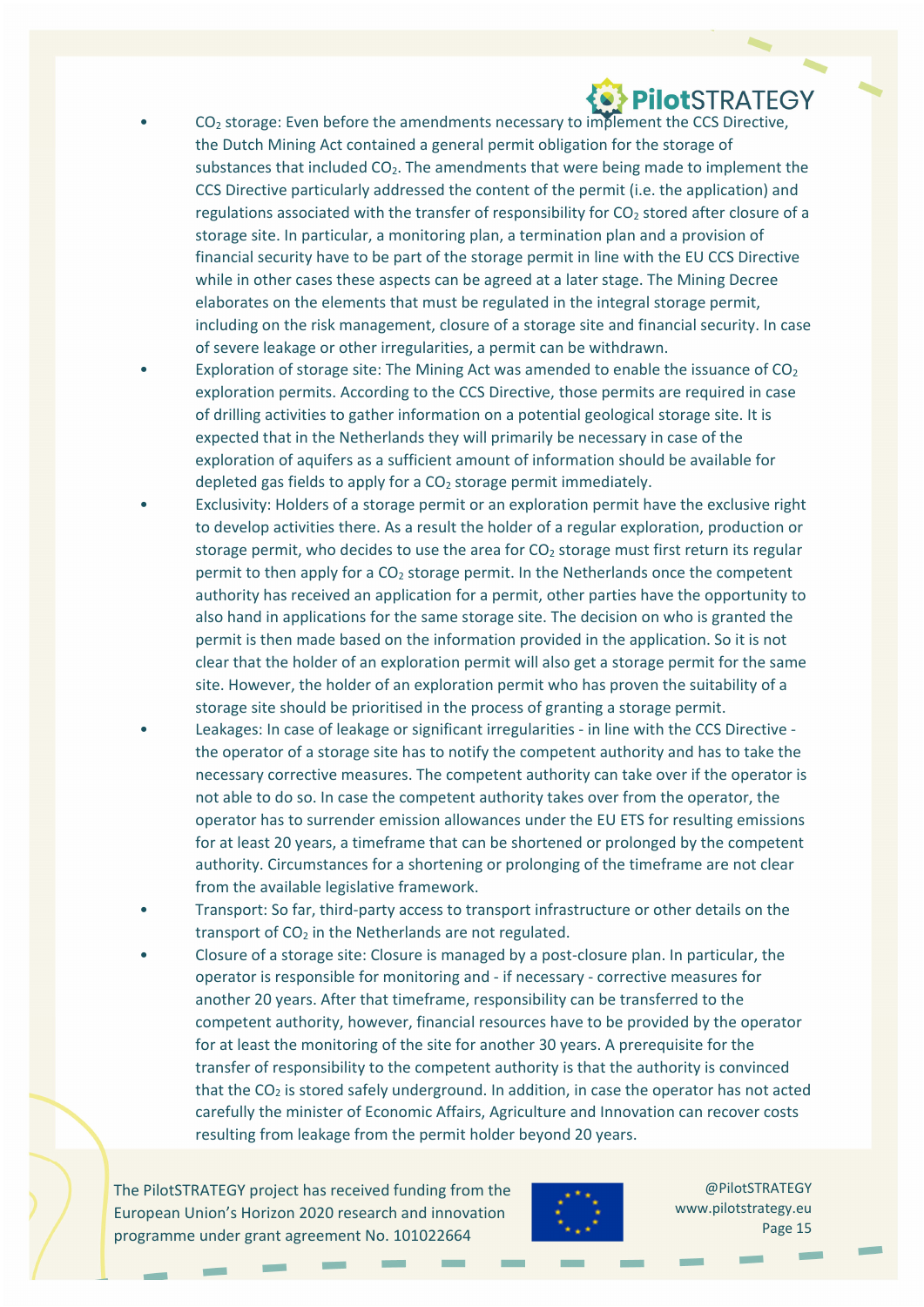• Competent authority: The Minister of Economic Affairs and Climate Policy is responsible for permit application, inspection of storage sites, dealing with monitoring and liability costs and closure of a site. The European Commission has a consultancy role with the option to issue a non‐binding opinion on the decision by the competent authority.

The Directive on Environmental Liability deals with the liability for damages to the environment. Damage to health and property is dealt with at the Member States level. In the Netherlands, the Dutch Civil Code foresees a length of liability between 5 years after discovery to 20‐30 years after the activity has caused damages. After 30 years, any liability for damages under the Dutch Civil Code ends.

Although on‐shore storage is not forbidden in the Netherlands, as a result of public opposition against on‐shore storage projects in the past the Dutch Government decided to concentrate on off‐ shore storage for the time being (Akerboom et al. 2021).

Akerboom et al. (2021) see three main shortcomings in the current legislative framework in the Netherlands: (i) although roles, tasks and responsibilities are clearly defined by the legislative framework uncertainties exist in particular with regards to receiving a storage permit as the permit procedure is a competitive one and it is not clear in advance that an operator holding an exploration permit for a site will actually get the storage permit for that site. According to van der Weijden (2011), though, the holder of an exploration permit should be prioritized by the permitting authority, a fact that should at least limit this risk. (ii) Due to the possibility to shorten or prolong timeframes for liabilities, costs arising from those liabilities are not clear beforehand. (iii) In the current legislative framework is a lack of rules for access to existing transport infrastructure.

#### 5.1.4 Financial support framework

In 2020, the Dutch Government broadened its support instrument for renewable energy technologies to also include emission reduction technologies such as CCU und CCS. Under the SDE++ ("Stimuleren Duurzame Energie") CCU and CCS projects are able to receive a subsidy, paid as a top‐ up on market prices to eliminate existing price risks. The maximum rate a project is able to apply for is fixed by the Government. In case of CCS projects, the maximum rate is between 62€/t for existing CCS installations and up to 194€/t in later application phases for new CCS projects in existing installations that are not regulated under the EU ETS (2020: 100€/t CO<sub>2</sub> for new CO<sub>2</sub> capture in existing production processes). In the case of CCS projects in installations regulated under the EU ETS, the maximum rate is reduced by the price for EU ETS allowances to reflect the financial incentives for storing  $CO<sub>2</sub>$  under the EU ETS. Operators applying for less than the maximum rate are more likely to receive funding. An SDE++ call is organized in 4 phases with an increasing  $CO<sub>2</sub>$  intensity limit. In Phase 1, projects could only apply for projects with  $CO<sub>2</sub>$  reduction costs of 60 (in 2020: 65) €/t CO<sub>2</sub>. The maximum CO<sub>2</sub> price increases to 80 (2020: 85) €/t in Phase 2, 115 (2020:180) €/t in Phase 3 and 300  $\epsilon$ /t CO<sub>2</sub> in Phase 4. The subsidies over all categories (i.e. not only CCS and CCU funding) are provided on a competitive basis with applicants with lower costs being more likely to receive funding than applicants with higher costs. This process shall help to ensure that the necessary subsidies decrease over time. Rates are paid for a maximum of 15 years (see Aurora 2021).

In the first call for projects under the broadened SDE++ in 2020, 5 billion € were available for funding, of which 4.7 billion € were being awarded. 2.1 billion € were awarded to CCS projects (see

The PilotSTRATEGY project has received funding from the European Union's Horizon 2020 research and innovation programme under grant agreement No. 101022664

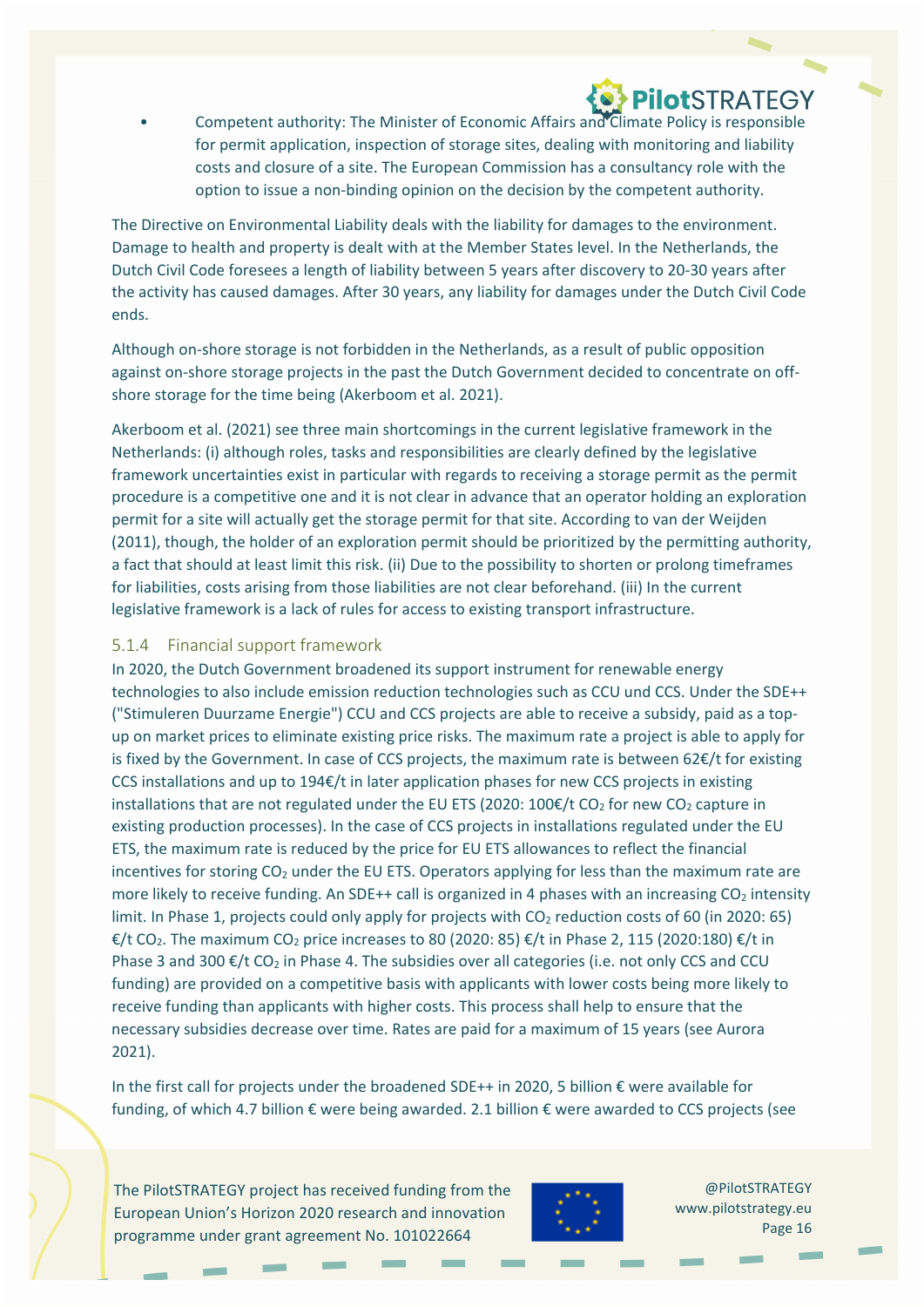

Aurora 2021). CCS project applications were found in Phase 1 and 2 of the first call. A second call for projects started in October 2021.

In addition to the SDE++ framework, the Dutch government also introduced a minimum price for  $CO<sub>2</sub>$ emissions from industry and power plants. A minimum price of  $30 \epsilon/t$  CO<sub>2</sub> in 2021, increasing by about 10,50 $\epsilon$ /t CO<sub>2</sub> per annum, was introduced via the Klimaatakkoord. The minimum price is implemented via a carbon tax reduced by the price for EUAs. Negative tax rates are excluded. In times of lower  $CO<sub>2</sub>$  prices under the EU ETS this minimum price can help to keep up the incentive for investments into CCU and CCS projects.

#### 5.1.5 Summary

Interest for CCS projects was high in the Netherlands from the beginning. Between 2000 and 2017 three CCS projects started, but were never realized due to different reasons. Two of them, both onshore storage projects, were stopped as a result of public acceptance issues, one was cancelled as a result of a lack of political support and a sustainable business case for coal‐fired power generation in combination with CCS. Currently, the focus of Dutch CCS projects is on the installation of transport and storage infrastructure. Three large transport and storage projects are being developed in the Netherlands: the Porthos project at the port of Rotterdam, the Athos project in the North Sea Canal industrial cluster close to Amsterdam and the Aramis project at the port of Den Helder and more projects are under consideration. One CCU project (AVR Duiven) is up and running since 2019 capturing  $CO<sub>2</sub>$  from waste incineration and supplying it to greenhouse horticulture.

Despite the fact that the Netherlands so far have not adopted a net‐zero target, the development of the new CCS projects was triggered by a clear political signal that CCS is seen as a key element in the decarbonization of industry in the Netherlands. Already by 2030 up to 50% of the emission reductions in industry according to current policy planning could come from CCS processes. The political willingness to use CCS projects to reduce industrial emissions was combined in 2020 by the broadening of the SDE++ funding mechanism, formerly used for the support of renewable energy technologies only and now open also to other technologies meant to reduce  $CO<sub>2</sub>$  emissions. With more than 2 billion € of the available 5 billion € going to CCS projects in the first call for projects in 2020 the mechanism has become an important source of funding for Dutch CCS projects. In addition, the introduction of an - over time strongly increasing - minimum price for  $CO<sub>2</sub>$  from industry and power plants further strengthens the investment case for CCU and CCS.

Although plans to realize a full CCS process in the Netherlands are at an advanced stage, no such project has yet been realized. While the Netherlands implemented the European CCS Directive into national law by amending its Mining Act to include important aspects related to the storage of  $CO<sub>2</sub>$ and access to pipelines, the legal framework still contains a number of uncertainties that could become barriers to the implementation of  $CO<sub>2</sub>$  pipeline transport and storage sites in the Netherlands, such as costs related to cover for monitoring and unexpected leakage. Other open questions can be expected to be addressed (including the introduction of sufficient legal security) in the process of realizing the first CCS projects in the Netherlands once one of the quite advanced CCS projects come to realization.

The PilotSTRATEGY project has received funding from the European Union's Horizon 2020 research and innovation programme under grant agreement No. 101022664

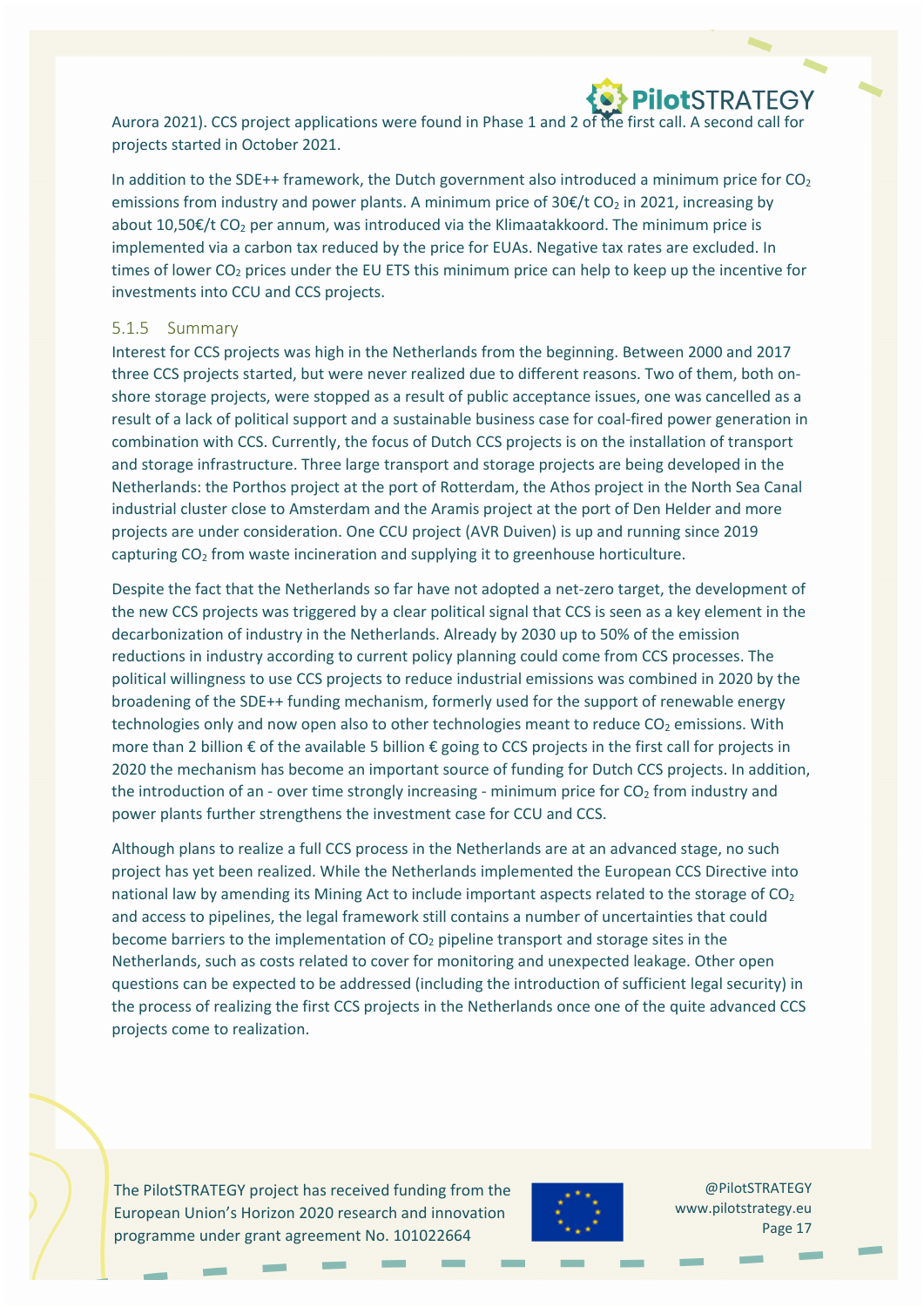

### 5.2 United Kingdom

#### 5.2.1 Current status of project development

Similar to the Netherlands, the UK was also quite early on very active in developing CCS projects. Currently ZEP lists 14 CCU and CCS related projects in UK, the CCS project database from the global CCS institute even lists 16 CCU and CCS projects including a Direct Air Capture project.

In October 2021, the Government named two CCS clusters which will be funded via the UK CCS Infrastructure Fund (see below): the East Coast Cluster and HyNet. They can now start negotiations with the Government on the specific amount of funding they need to become operational. The goal is to build up a transport and storage infrastructure by mid of 2020 (see

https://www.upstreamonline.com/energy-transition/uk-government-picks-ccus-clusters-in-englandfor‐state‐funding‐cop26‐host‐scotland‐loses‐out/2‐1‐1084639).

#### 5.2.2 Policy strategy

In 2019, the UK Government committed to reach net-zero GHG emissions by 2050 as recommended by the British Climate Change Committee. Already by 2035 a 78% reduction of GHG emissions below 1990 levels shall be reached.

In a report from 2019 by the Committee on Climate Change it states that "CCUS is a necessity, not an option." (Committee on Climate Change 2019). This is reflected in the "Ten Point Plan for a Green Industrial Revolution" (HM Government 2020), published in November 2020, which lists CCS as one central point for reaching the net-zero target. It aims at having the capacity to capture 10 Mt  $CO<sub>2</sub>$ annually by 2030. To reach that target CCS shall be established in two industrial clusters by mid of 2020 and another two in the second half of the decade. The Ten Point Plan also announces that business models will be established to attract the necessary investment to meet this target.

#### 5.2.3 Regulatory framework

The Energy Act of 2008 and the Carbon Dioxide Regulations from 2010 provide the basis for CCS activities in the UK and transpose the requirements from the CCS Directive into national law. According to the legislations, storage is allowed in offshore areas comprising UK territorial sea and beyond which are designated as gas importation and storage zones under the Energy Act of 2008. Licensing powers, which were originally given to the Secretary of State for Business, Energy and Industrial Strategy (BEIS) were in 2016 transferred to the Oil and Gas Authority (OGA). Licensing powers for storage sites located within the territorial sea adjacent to Scotland are being held by the Scottish ministers. While OGA is in charge of the issuance of storage permits, the Crown Estate & the Crown Estate Scotland hold the seabed rights for  $CO<sub>2</sub>$  transport and storage. In addition to perceiving the required permits from OGA and conditional on reception of such a permit project developers also have to obtain a grant of the appropriate rights from the Crown Estate respectively the Crown Estate Scotland (see https://www.gov.uk/guidance/uk‐carbon‐capture‐and‐storage‐government‐ funding-and-support#regulatory-regime-for-ccus-in-the-uk). According to the Government, while no CCS project has so far been realized under the existing legal framework, the Scottish Government coordinated a scenario project to test the existing regulatory framework in Scotland (which is quite similar to the UK). The report states that the legal framework is emerging well, but also highlighted the complexity and size of CCS projects and that a large number of permits are being required further complicating the process (DECC 2012).

The PilotSTRATEGY project has received funding from the European Union's Horizon 2020 research and innovation programme under grant agreement No. 101022664

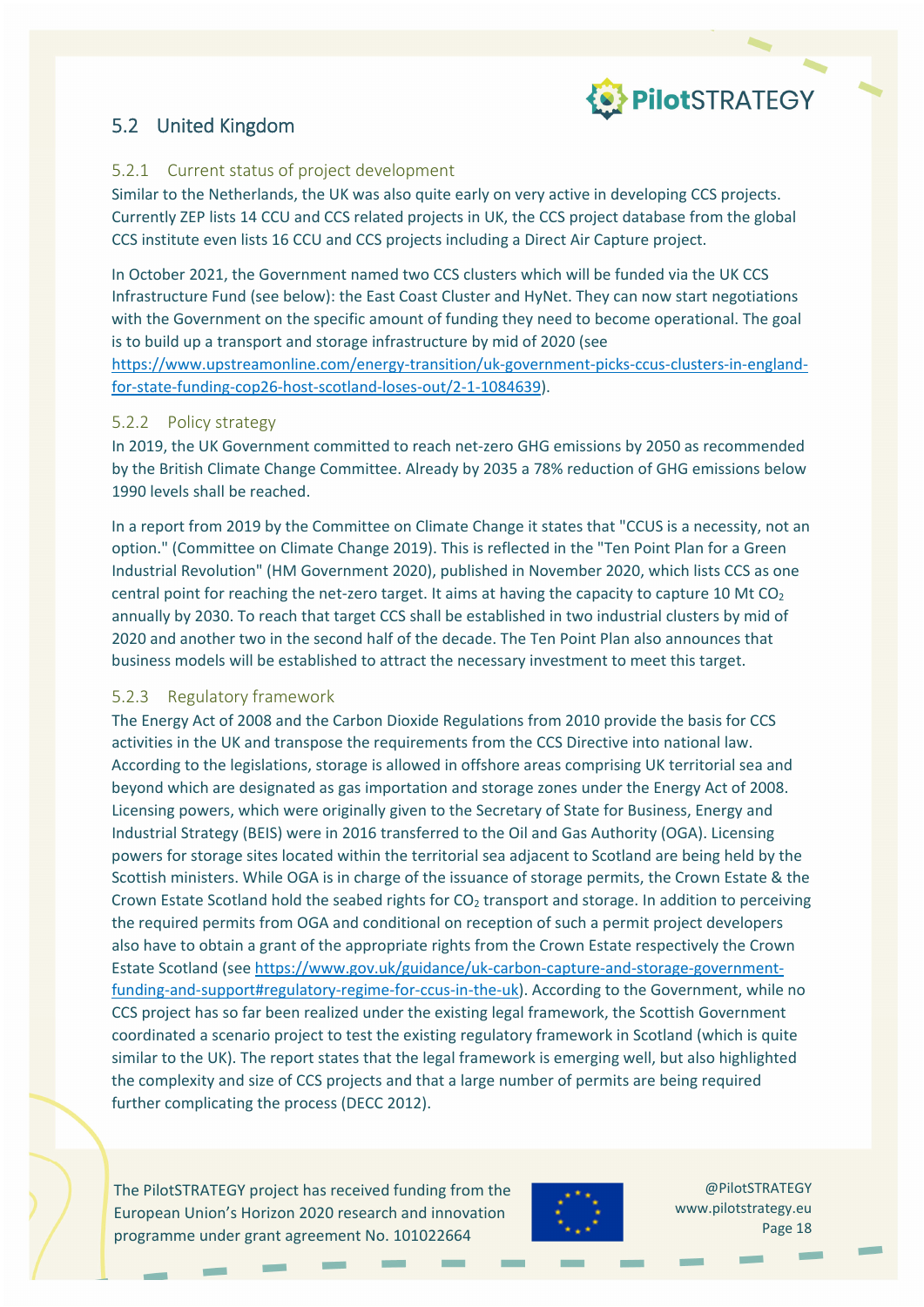In addition to regulating offshore carbon dioxide storage, approving and issuing storage permits OGA also maintains a carbon storage public register where all UK offshore carbon storage sites are listed.

In 2021 the Government started a consultation process for the installation of an economic regulator for carbon dioxide transport and storage networks. This regulator is supposed to oversee the activities of the monopolistic transport network structures that are foreseen. Ofgem, the British energy regulator, is proposed to take over this position as regulator (BEIS 2021a).

#### 5.2.4 Financial support framework

While no longer part of the EU ETS, the UK has since 2021 established its own UK ETS, applying similar rules than the EU ETS. CCU and CCS activities are - as under the EU ETS - included and CO<sub>2</sub> that is being captured and stored is exempted from the allowances obligation. Prices in the UK ETS reached 70  $E/t$  CO<sub>2</sub> in October and December 2021.

In addition, a set of different support schemes is being established in the UK to further support the development of CCU and CCS. Funding will be provided for different areas with differing support systems addressing the particular challenges for the development of technologies in that area: transport & storage (addressing the development of the four planned clusters and more), power, industrial carbon capture, bioenergy with carbon capture and storage (BECCS) and low carbon hydrogen production. Further, in most areas the support instruments include a funding scheme on the one hand to support up‐front investments (mainly grants) and a business model development on the other hand to support active projects in receiving the required return on investment.

The key instrument to support the development of transport and storage infrastructure as well as for the early development of early industrial capture and storage projects is the **CCS Infrastructure Fund** (BEIS 2021b). It was announced at Budget in March 2020 and an allocation of 1 billion £ was confirmed in November 2020. The aim of the fund is to develop 2x2 CCUS clusters with the necessary transport and storage network infrastructure. The first two clusters shall be operational by 2025, another two clusters by 2030. The choice of the first two clusters funded under track 1 were announced in October and are now in the process of negotiating funding conditions with the Government.

**Transport & storage business models** (BEIS 2021c) are available to the operator of the infrastructure to grant the licensee a regulated revenue stream. The payments are based on a "User Pays" revenue model ensuring that users of the infrastructure also cover for the costs for their usage of the infrastructure. Based on an "Economic Regulatory Regime", the monopolistic infrastructure operator has an annual allowed revenue reflecting efficient operating costs and a reasonable rate of return. Potential revenue gaps for the operator (in particular due to the fact that a network's capacity in the beginning is likely to be higher than what is demanded by firms for transport and storage) are expected to be filled with the up-front investment from the CCS Infrastructure Fund.

Industry CCS projects can receive financial support under the **Industrial Energy Transformation Fund** (BEIS 2020). With 315 million £ the fund is meant to support capital expenditures for on‐site capture projects. In Phase 1 funding is technology‐neutral and can be used either to finance feasibility and engineering studies or early movers to complete on-site carbon capture projects. From Phase 2 onwards the scope is extended to include decarbonisation deployment projects.

**Business models for industrial carbon capture** (BEIS 2021d) are designed to cover for higher running costs (e.g. operational expenses, fees to be paid for the use of the transport and storage

The PilotSTRATEGY project has received funding from the European Union's Horizon 2020 research and innovation programme under grant agreement No. 101022664

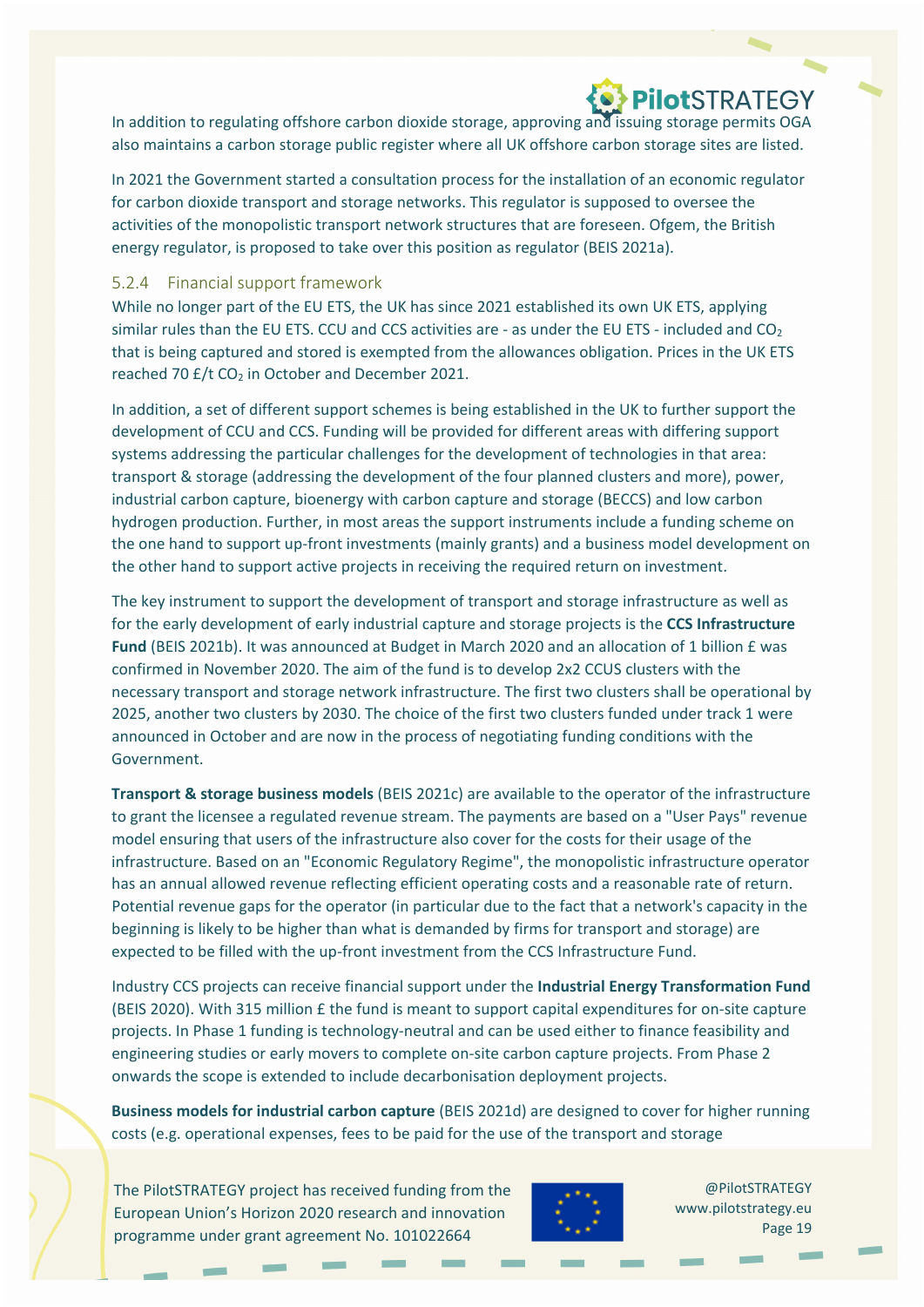infrastructure or repayment of capital investment). The so-called ICC Contracts define a strike price that is negotiated bilaterally on a project basis. The strike price takes into account capital expenses along with operational expenses required for the capture, transport and storage activity as well as ‐ where relevant revenues from free allocation of allowances under the UK ETS. While the latter two will be taken into account for the whole period of time of the contract, the add-on for the capital expenses shall only be paid until the capital expenses have been paid back. The contract has a contractual period of 10 years with an option to extend the contract once for another five years.

CCS projects in the power sector will be funded through a **Dispatchable Power Agreement** (BEIS 2021e). The mechanism consists of two payments: a payment for low carbon generation capacity along with a variable payment in case of production.

CCS projects in combination with hydrogen production can be supported under the **Net Zero Hydrogen Fund** with a volume of 240 million £. In addition, specific business models will also be made available for hydrogen to support the variable costs of production. However, the process is ongoing and more information on the business models is currently not available.

#### 5.2.5 Summary

In the UK, a clear political will come together with a strong legal framework (based on experience from oil and gas exploitation and other energy market regulations) and with a strong support package. A special feature of the support package is the fact that it includes (mainly grant‐based) funding instruments to cover for high up-front investment costs together with business model packages which shall help to cover ‐ in particular in the beginning, but e.g. for transport & storage infrastructure over the total lifetime of the infrastructure - running costs that arise from using  $CO<sub>2</sub>$ capture and storage opportunities. With the nomination of the two first clusters that will be supported and backed by the currently relatively high UK ETS  $CO<sub>2</sub>$  prices, development of a transport and storage infrastructure along with the development of capture projects could speed up in the coming years. Realization of at least one of those projects will also serve as test for the existing regulatory framework and allow to identify existing shortcomings.

#### 5.3 Portugal

#### 5.3.1 Current status of project development

According to ZEP and the 2021 CCS status report there are currently no CCUS project planned or under development in Portugal.

#### 5.3.2 Policy strategy

With roughly 80 Mt GHG emissions (including emissions from LULUCF) Portugal is a medium emitter in the EU (EEA GHG data viewer, 2021). They have the target of reaching net‐zero GHG emissions by 2050 in their long‐term strategy published in 2019 (República Portuguesa 2019a). The low‐carbon roadmap does not identify CCS as a solution for the Portuguese economy so far due to its very limited applicability and relatively high costs. According to the roadmap, the main sectors for which CCS could be an option are cement and lime. The limited role of CCS in the roadmap corresponds with the fact that CCS is currently not very high on the political agenda, Portugese politics does not see itself as a frontrunner in the development of CCS technology. Currently, Portugal does not address CCS in its national energy and climate plan (Republica Portuguesa 2019b). To being able to open the debate at a later point in time the roadmap states that the role of CCS could change if costs

The PilotSTRATEGY project has received funding from the European Union's Horizon 2020 research and innovation programme under grant agreement No. 101022664

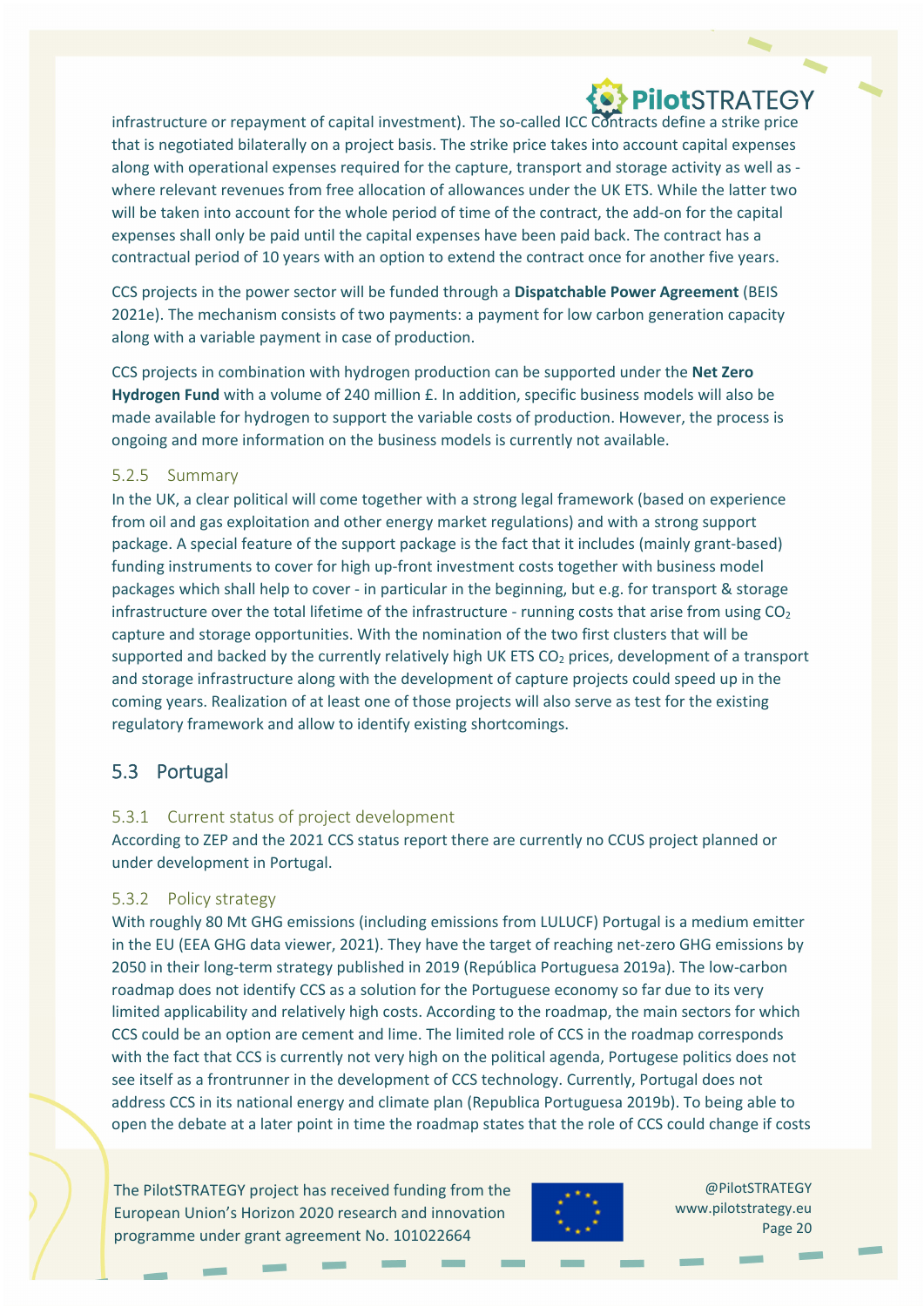for the technology decrease significantly. The National Hydrogen Strategy (Resolution of the Council of Ministers 63/2020) can be seen as another entry point into a later discussion of CCS as it states explicitly the need for  $CO<sub>2</sub>$  to produce e-fuels which could be derived from CCS processes.

#### 5.3.3 Regulatory framework

As required, Portugal implemented the EU's CCS Directive into national law with the Decree‐Law 60/2012, published in March 2012 (https://dre.pt/home/‐/dre/553447/details/maximized). The implementation of the CCS Directive includes amendments required in other legislations such as the legislation on environmental impact assessments to implement the need for an impact assessment for CCS activities or the Legal Regime of Liability for Environmental Damages (Decree Law 147/2008) to cover for potential damages from CCS activities. This includes in particular the need to set up "one or more financial guarantees, ... which enable them to assume the environmental liability inherent to the activity they perform" through "insurance policies, obtaining bank guarantees, participating in environmental funds or constituting own funds reserved for this purpose". Another amendment is being made to the legal regime concerning integrated pollution prevention and control by adding  $CO<sub>2</sub>$  capture for storage purposes to the list of installations covered.

The legislative package names the Member of Government in charge of Geological Resources and the Directorate‐General of Geology and Energy as the person in charge of the acts foreseen in the diploma.

#### 5.3.4 Financial support framework

As CCS is currently not seen as key building block in bringing down emissions in Portugal, no additional national financial support for CCS activities is currently available. However, there is the possibility to open up the national Environmental Fund to CCS projects in the future.

#### 5.3.5 Summary

Due to the limited applicability of CCS in Portugal and high abatement costs, CCS is not very high on the political agenda in Portugal at the moment. Besides the fact that the CCS Directive has been implemented into national legislation ‐ without additional specifications ‐, no further activities to support the development of CCS activities in Portugal from the Government could be found.

#### 5.4 Spain

#### 5.4.1 Current status of project development

ZEP currently lists one CCU project in Spain. The project aims at capturing the  $CO<sub>2</sub>$  from a cement plant in Carboneras and to recycle the gas for use in the agricultural sector for accelerated crop production. Until 2021, Spain was the only country having an active onshore injection site in the European Union. At the Hontomin Technology Development Plant (close to the city of Burgos) injection of  $CO<sub>2</sub>$  and its effects to the surrounding as well as whether the  $CO<sub>2</sub>$  actually stays underground was monitored. In 2018, it was granted a storage permit for a period of 30 years (10 years to inject a maximum of 100 kt of  $CO<sub>2</sub>$  and 20 years for site monitoring) conditional on the environmental bond which was never actually provided by the Ministry of Ecological Transition. At the end of 2021, the Ministry announced the official closure of the storage plant. Hontomin Technology Development Plant was officially recognized by the European Parliament as a key test facility.

The PilotSTRATEGY project has received funding from the European Union's Horizon 2020 research and innovation programme under grant agreement No. 101022664

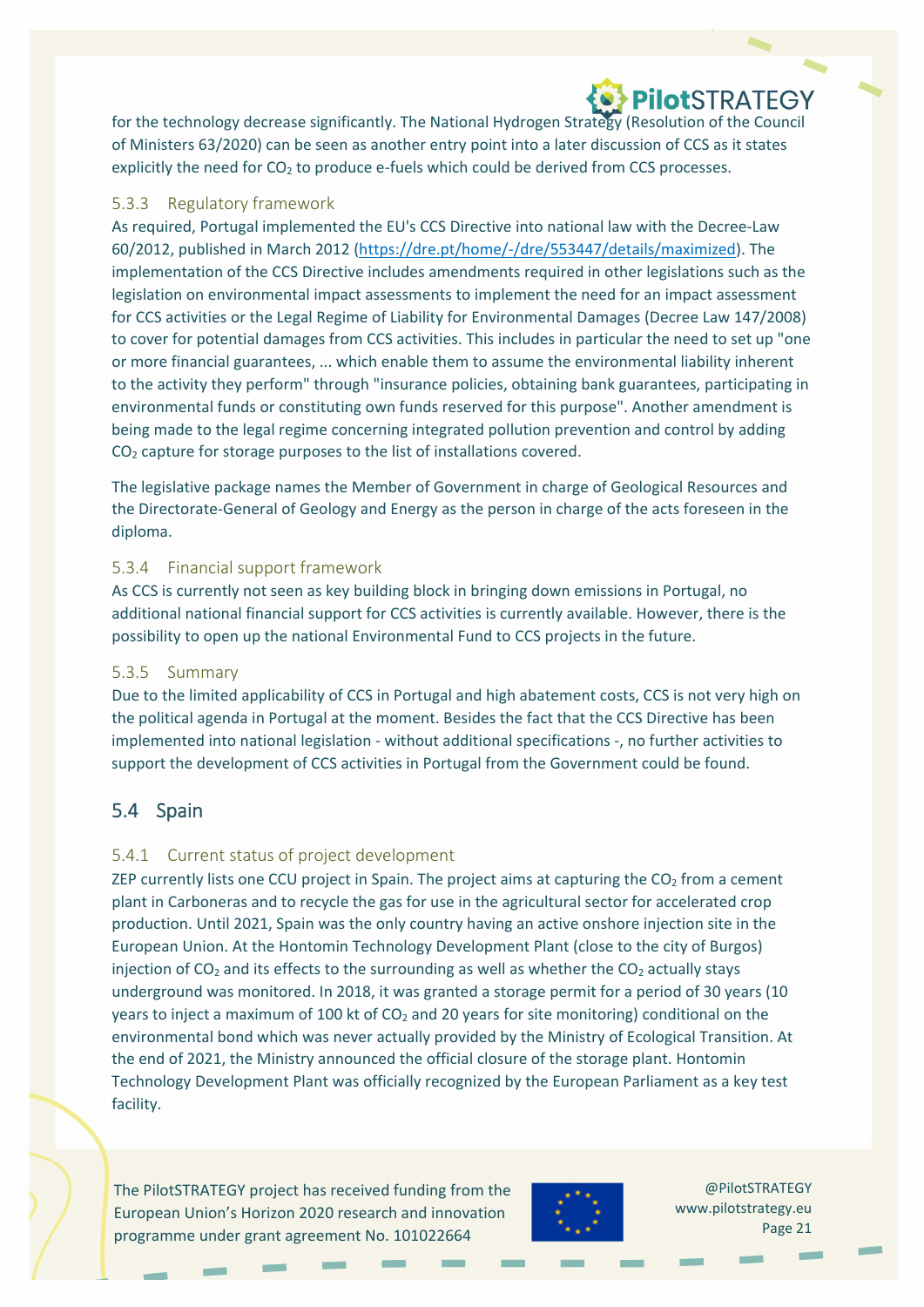#### 5.4.2 Policy strategy

Total greenhouse gas emissions in Spain in 2019 were estimated to be 296 Mt CO<sub>2</sub>e (EEA GHG data viewer, 2021). This makes Spain the fifth largest emitter in the EU. In 2020, the Spanish Government adopted a law to cut emissions to net zero by 2050. The role of CCU and CCS is specified in the documentation to Spain's long‐term strategy (MITECO 2020a and 2020b). The long‐term strategy aims at a reduction of emissions by 90% by 2050. The remaining 10% shall be offset by natural sinks (LULUCF). CCU and CCS are seen to be relevant in particular for the lime and cement production, for the production of fertilizers and in pulp and paper production. Steel and refineries might present other options for the use of CCU and CCS technologies dependent on the development of other alternatives for decarbonization. However, the long-term strategy also highlights that CCU and in particular CCS is still in the early stages of development and does not include negative emissions from BECCS for reaching the net zero target.

#### 5.4.3 Regulatory framework

The transposition of the CCS Directive into Spanish law took place in December 2010 by the adoption of the law on Geological Storage of  $CO<sub>2</sub>$  (40/2010 Law). The law focuses on the storage of  $CO<sub>2</sub>$  and does not regulate transport or capture activities. Further, it explicitly states that planned storage capacity of less than 100 kt is not regulated under this law (in line with the requirements of the CCS Directive), but under Law 22/1973, of 21 July on Mines.

An assessment of the law (Sun et al. 2021) came to the conclusion that there are a number of aspects in the law that have not been further developed in the transposition of the CCS Directive into Spanish law, but that require further normative development for a useful application. Hence, the law presents a limited framework for the storage of CCS and requires further specifications in the future. Parts that are particularly well developed according to the assessment are the presence of a penalty system as well as the substantial technical content in particular for site characterization and the monitoring requirements of prospective storage sites.

As required additional amendments have been made for:

- Environmental impact assessments (Law 21/2013) to require for an environmental impact assessment for all activities in the context of CCS activities (drilling, storage sites, capture facilities, pipelines for the transport of  $CO<sub>2</sub>$ )
- Compatibility with the marine environment (Law 41/2010) to require compatibility reports to be carried out on the protection of the marine environment
- Integrated environmental authorisation (Royal legislative Decree 1/2016) to reduce and control pollution of the atmosphere, water and soil. Therefore an integrated environmental authorisation is required.
- Authorisation of greenhouse gas emissions (Law 1/2005) under the EU ETS (required for capture, pipeline transport and geological storage of  $CO<sub>2</sub>$ )
- Environmental liability (law 26/2007 and Royal Decree 2090/2008) requiring a quantitative environmental risk analysis as well as the provision of environmental financial guarantees to cover the environmental liability of operators activities

Still missing is a regulatory framework for the permitting process of CCS activities at larger scale. Exploration and storage permit for the storage site at Hontomin have been issued under the Mining Regulation. The storage permit requirements were established by a Task Force from the Mining Authority (IGME and CIUDEN). Law 40/2010 was taken into account in the process where the Mining

The PilotSTRATEGY project has received funding from the European Union's Horizon 2020 research and innovation programme under grant agreement No. 101022664

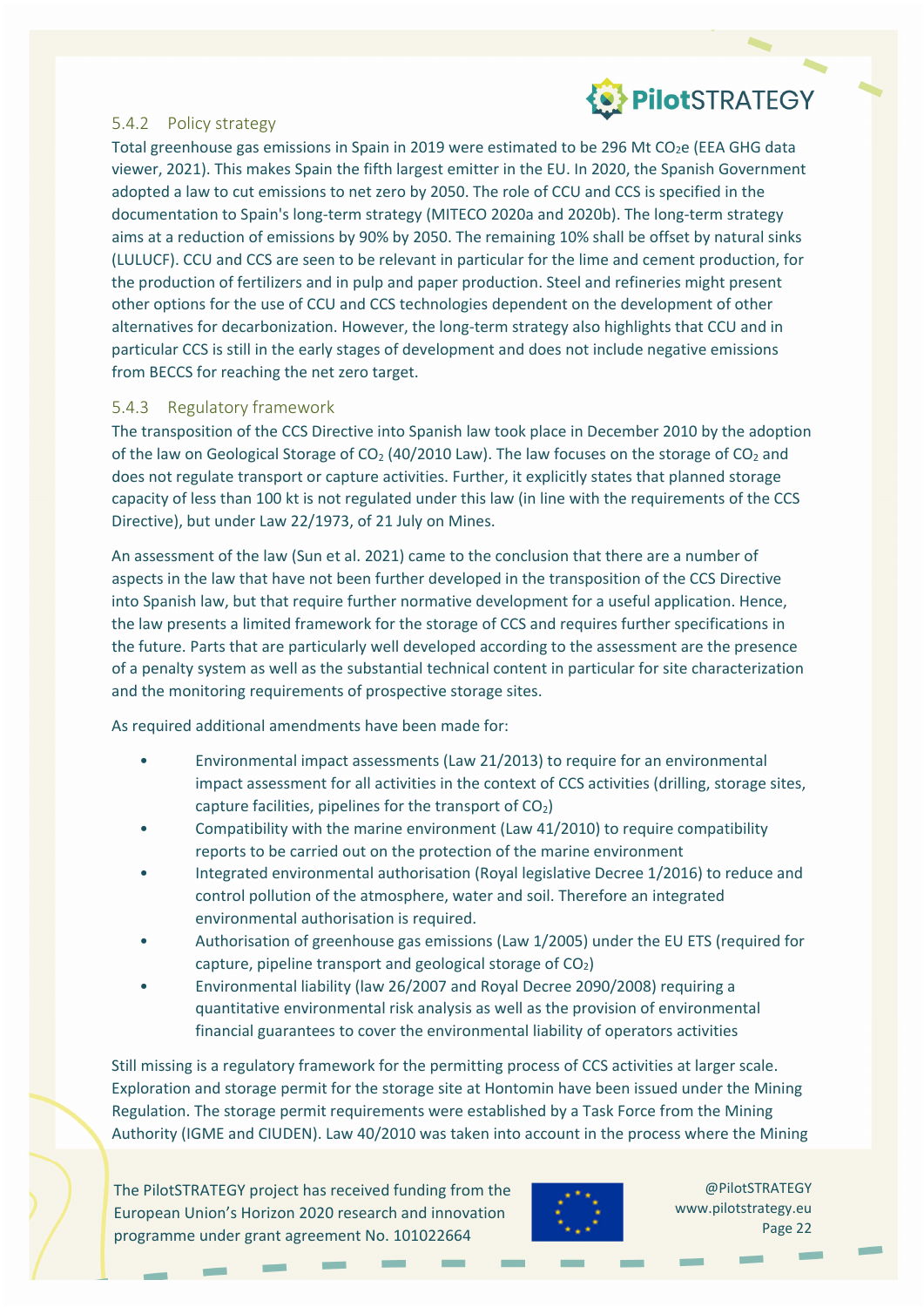# **OPIOTSTRATEGY**

Regulation itself was not sufficient. Based on the work of the Task Force a storage permit was granted in July 2018 to the Hontomin Technology Development Plant (Sun et al. 2021).

#### 5.4.4 Financial support framework

To our knowledge, currently no additional national funding is available for the development of demonstration projects in Spain.

#### 5.4.5 Summary

Despite Spain being one of the first countries of adopting the net-zero target by 2050 in law, CCU and in particular CCS currently are not a key pillar in the Spanish decarbonization strategy. While a role is seen for CCS in the context of some industry sectors, negative emissions are so far solely based on natural sinks and also not coming from the application of BECCS technologies in the available roadmap documents. As a result, there is no clear political dedication and hence no additional national financial support for CCS in Spain. Also, the CCS Directive has been transposed into national law without any further advancements. Hence, shortcomings in the European Directive were taken over into national law. However, a positive aspect for the development of new CCS pilot projects in Spain is the fact that the process of granting an exploration and afterwards a storage permit has been applied once for a test storage site, i.e. some first experience exist with the provision of exploration and storage permits, despite, the fact that the process was not applied on the basis of the CCS Directive but on the basis of mining law as applicable to small storage sites. Exchange with the persons in charge of the application and granting process from all actors involved might be useful to learn from their experience in the process.

#### 5.5 France

#### 5.5.1 Current status of project development

In France, currently three CCS projects are being listed by ZEP: A low-carbon hydrogen production in Port Jerome (Port Jerome CO<sub>2</sub> capture plant), a CCS-equipped steel-making plant in Dunkirk (3D Projekt DMX Demonstration in Dunkrik) and a CO<sub>2</sub> transport and storage project in the Dunkirk harbor. In addition, with the K6 Program, France won one out of four CCU or CCS projects funded under the first EU Innovation Fund call for proposals round. The project in the Lumbres cement plant aims at significantly reducing  $CO<sub>2</sub>$  emissions from cement production by maximizing the use of biomass‐containing and alternative fuels, using already‐decarbonated raw materials and applying an oxy-fuel kiln which will be able to capture 90% of the remaining  $CO<sub>2</sub>$  (see https://ec.europa.eu/clima/system/files/2021-11/policy\_funding\_innovation-fund\_largescale\_successful\_projects\_en.pdf).

A CCS pilot‐scale project in Lacq‐Rousse was operated by Total (2006‐2013) and injected more than 51 kt of CO2 during 2010 and 2013 (Total 2013).

#### 5.5.2 Policy strategy

With 460 Mt CO<sub>2</sub>e in 2020, France is the second largest absolute emitter in the European Union following Germany (EEA GHG data viewer 2021). Already in 2019, France adopted in its law no. 2019-1147 on energy and the climate the target to become carbon neutral by 2050. Details of reaching this target are specified in the national low carbon strategy. The first version of the strategy was published in 2015 (aiming at a target of 75% reduction below 1990 levels by 2050) and it was amended in 2020 to reflect on the updated target of carbon neutrality by 2050 (Republique

The PilotSTRATEGY project has received funding from the European Union's Horizon 2020 research and innovation programme under grant agreement No. 101022664

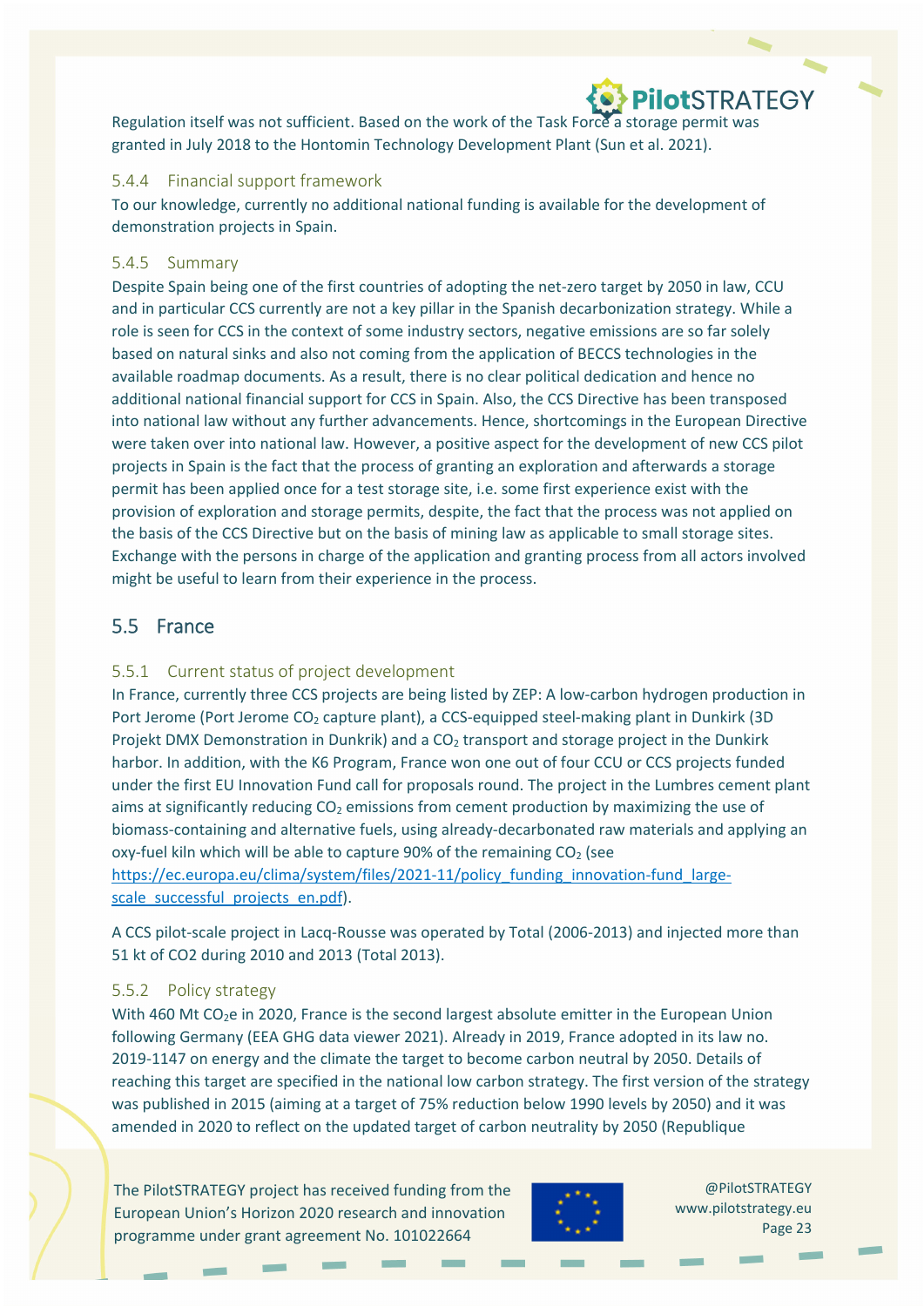Francaise 2020). In the amended low carbon strategy from 2020 different policy objectives towards CCU and CCS are presented. CCS technologies are seen as an integral part to reduce non‐energy emissions in industry by 81% by 2050 compared to 2015. According to the report, up to 6 Mt  $CO<sub>2</sub>$ from industry could be captured annually by 2050. Sector roadmaps for steel, chemicals and cement from 2021 go even further and explicitly name CCS as a lever for decarbonization by 2030 (steel and chemicals) or 2035 (cement). Explicitly no future role is seen for CCS in the energy sector after 2050 except for the combination with biomass to generate negative emissions (BECCS). A potential of about 10 Mt CO<sub>2</sub> is seen for BECCS activities in 2050. CCU is mentioned as a priority area for research.

#### 5.5.3 Regulatory framework

According to the national low‐carbon strategy the legislative framework for CCS activities in France is ready. The CCS Directive has been implemented into national law in 2011 (French national decree on the geological storage of  $CO<sub>2</sub>$  - Decree n°2011-1411).

Further legislation relevant is that from 2009 any new coal fired power plant needs to be CCS read and have a full‐scale demonstration program.

Already in May 2010 the French parliament had adopted exploration permit principles and granting processes based on the country's mining code, which handles access rights to underground resources. In addition to the approval, injection tests must include public consultations. In France, the Ministere de la transition ecologique is the competent authority dealing with the operation of CCS projects.

#### 5.5.4 Financial support framework

Different sources can be accessed for the support of CCS projects (ADEME 2019). Projects in the R&D phase can find national financial support either via the ADEME thesis program, a program designed to support students in writing a phD thesis, or via specific calls for R&D projects. Investments into demonstration projects and for further industrial development can be accessed via the Investments for the future program. The program as a whole has a budget of 57 billion  $\epsilon$ , of which 4 billion  $\epsilon$  are available for funding of projects for the environment and in the renewable energies sector. This part is operated by ADEME. There are two support possibilities: via state-aid combining grants and refundable loans (up to 2.8 billion € are spent that way) or via capital investments by ADEME in the form of co-investments either with corporates or financial partners in project companies or with venture funds in SME's companies. For the later part 1.2 billion € are available. A broad spectrum of projects can be funded under the Investments for the future program including renewable energy projects, environmentally friendly buildings, green chemistry, energy storage, hydrogen production, water and biodiversity, waste and industrial ecology projects, polluted site remediation and projects in the area of transport for the future. Specific funding programs focusing on CCU or CCS activities were not identified.

#### 5.5.5 Summary

Although since the increase in ambition of the target to net‐zero by 2050 CCS is explicitly mentioned as part of the decarbonization strategy particularly for industry, but also to generate smaller amounts of negative emissions via BECCS, the financial support framework in place so far is not specifically tailored to the needs of CCS projects. Similarly, translation of the CCS Directive into French law took place quite early on, but so far no experience has been gained with the instruments as no projects have been implemented under the framework provided. In spite of a succesful and

The PilotSTRATEGY project has received funding from the European Union's Horizon 2020 research and innovation programme under grant agreement No. 101022664

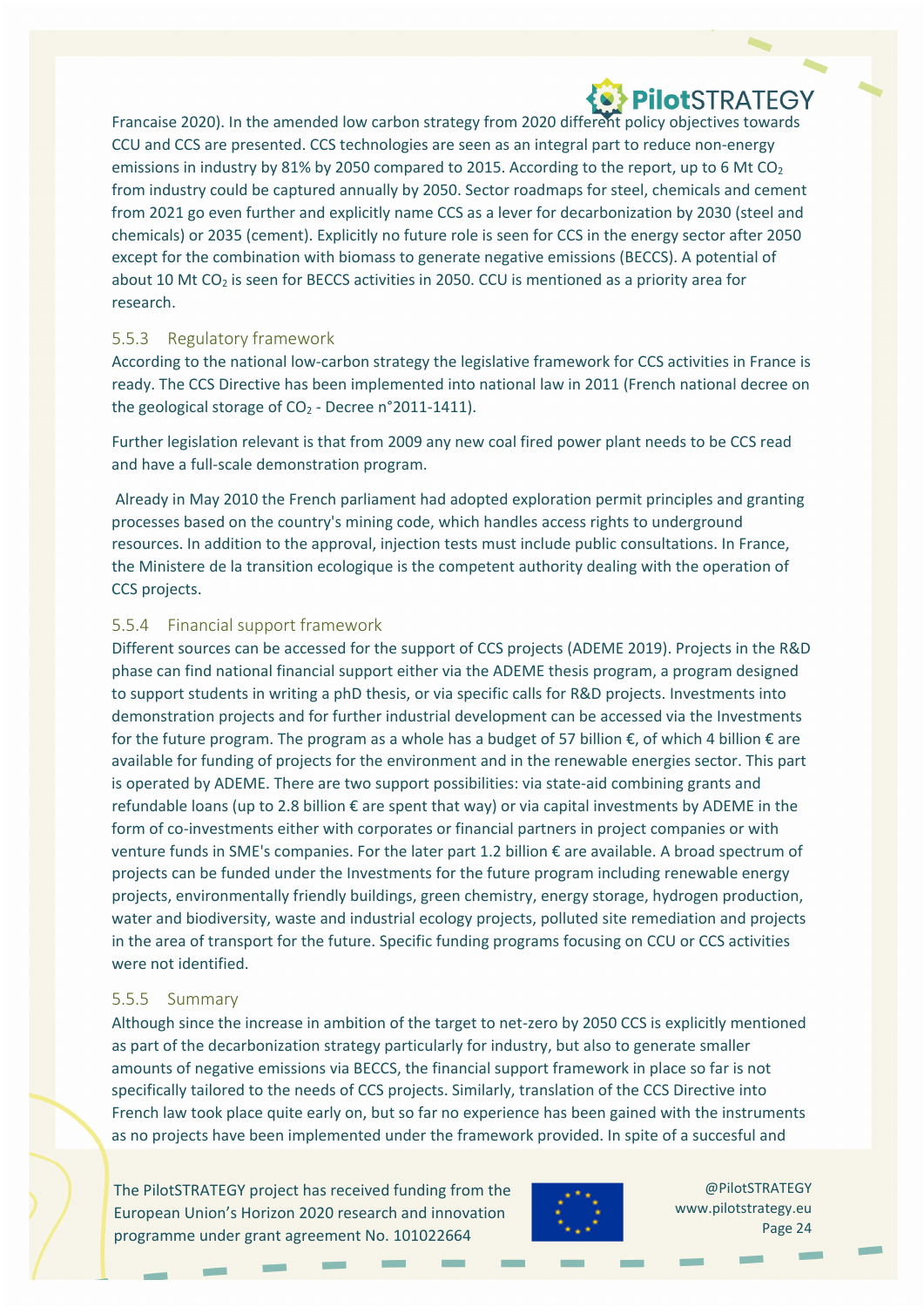completed CCS project (consisting of capture, transport and geological storage) by TotalEnergies in the South‐West of France between 2007 and 2013 (Total 2013), it is not clear that the implementation of the CCS Directive in place is fit for the realization of CCS projects in France at the moment.

### 5.6 Poland

#### 5.6.1 Current status of project development

Currently, ZEP shows only one CCS‐related project in Poland. The project aims at the development of an open access multi-modal CO<sub>2</sub> hub in the Port of Gdansk. The project is being funded as one out of six projects of common interest related to the development of cross-border CO<sub>2</sub> networks (Poland EU CCS Interconnector, see

https://ec.europa.eu/energy/sites/default/files/fifth\_pci\_list\_19\_november\_2021\_annex.pdf).

In September 2021 HeidelbergCement announced the launch of a new CCS project at the Gorażdże cement plant in Poland under the lead of the Norwegian Sintef Energi AS. The project ACCSess, which receives 15 million € funding under H2020, builds on a consortium of 18 industry partners and research organisations. It aims at testing an enzyme‐based capture unit. The project is running until 2025 (see https://www.heidelbergcement.com/en/pr‐17‐09‐2021).

In March 2021, the 3‐years project 'CCUS.pl' (*Strategy for the development of technologies for capture, transport, utilization and storage of CO2 in Poland and the pilot of the Polish CCUS Cluster*) of Ministry of Economic Development, Labour and Technology began. The project is only concerned with the development of a disposal strategy, but through the participation of relevant actors, it may be an opportunity for faster amendment of the law for CCS in Poland.

#### 5.6.2 Policy strategy

GHG emissions in Poland were at 380 Mt  $CO<sub>2</sub>e$  in 2019 (EEA GHG data viewer), fourth highest in the EU. For the time being, Poland has not implemented a net‐zero target for 2050 yet and has also not formally endorsed the EU's 2050 climate neutrality goal. Further, Poland so far has not submitted a long-term strategy from which information could be taken on the country's approach to decarbonize its economy. In September 2020, Poland's deputy climate minister stated that "climate neutrality is something that we are committed to", which was seen as a positive signal

(https://www.euractiv.com/section/energy‐environment/news/warsaw‐says‐committed‐to‐eus‐ climate‐neutrality‐goal/). In January 2021, Greater Poland, the country's second largest region announced that it intends to become climate neutral by 2040. In the region, one coal‐fired power plant and seven coal mines are in operation. Greater Poland sees itself as a "laboratory on the road to climate neutrality" (https://www.euractiv.com/section/energy/news/west-poland-subregionaims‐to‐be‐first‐in‐the‐country‐to‐hit‐net‐zero/).

Research scenarios from independent organisations (Kobize, a Polish Think Tank part of the Institute of Environmental Protection ‐ National Research Institute) indicate that CCS, CCU and BECCS could play an important part in the decarbonization strategy of Poland's economy (see https://climatecake.ios.edu.pl/wp‐content/uploads/2021/07/POLAND‐NET‐ZERO‐2050.‐The‐ roadmap‐toward‐achievement‐of‐the‐EU‐climate‐policy‐goals‐in‐Poland‐by‐2050.‐ Summary FINAL.pdf). In contrast, a report by WWF Poland reaches climate neutrality without the use of CCS technology.

The PilotSTRATEGY project has received funding from the European Union's Horizon 2020 research and innovation programme under grant agreement No. 101022664

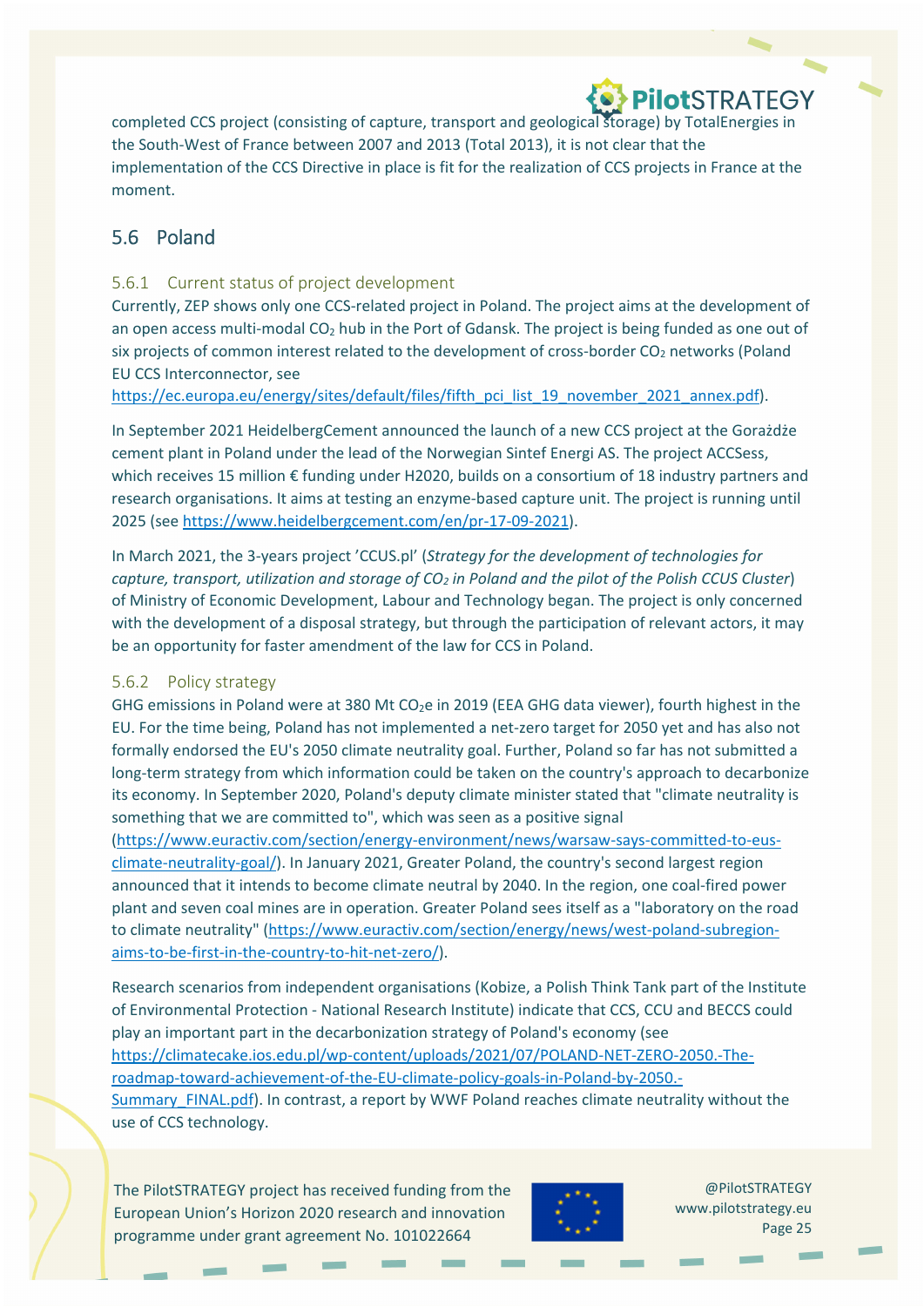# **OPIOTSTRATEGY**

In October 2021 the Ministry of Climate and Environment launched public consultations on the role of CCS projects in Poland in the future. An attempt to put CCS to the political agenda is the publication of a green paper by an industry group consistent of LOTOS Petrobaltic, LOTOS Group and Azoty Group, representatives of the Polish oil and gas industry as well as a chemical company in November 2021. The "Green Paper for CCS development in Poland. Business proposals in the legislative process" identifies shortcomings in the existing legal framework and makes recommendations for changes in the existing legislation to allow for CCS development in general (https://grupaazoty.com/en/news/green‐paper‐for‐ccs‐development‐in‐poland).

#### 5.6.3 Regulatory framework

In Poland, implementation of the CCS Directive into national law took place in 2013 by the announcement of the uniform text of the Act of June 9, 2011 Geological and Mining law. It solely allows for and regulates the underground storage of  $CO<sub>2</sub>$  in order to conduct a CCS demonstration project. Furthermore, only one offshore storage site in the Baltic Sea is currently approved for storage, onshore storage is hence currently banned. By the end of 2024, a report containing an analysis of the projects carried out is to be prepared to present the experience. The national authority in charge of storage projects is the Polish Geological Institute ‐ National Research Institute, who is the National Administrator of Underground Carbon Dioxide Storage Sites (KAPS CO<sub>2</sub>).

In 2014 (Journal of Laws of 2014, item 1272) the Minister of the Environment issued a regulation on the areas where it is allowed to locate an underground carbon dioxide storage complex and an ordinance on the register of mining areas and closed underground carbon dioxide storage (Journal of Laws of 2014, item 1469).

The Regulation of the Minister of the Environment of December 8, 2017 on mining plant operation plans (Journal of Laws of December 11, 2017, item 2293) contains the detailed requirements for the mining plant operation plan required for underground storage of carbon dioxide. In line with the requirements from the CCS Directive, the operation plan should specify the quantity composition and characteristics of the injected gas, characteristics of the underground storage site, geological, hydrogeological and engineering conditions of the underground carbon storage complex, a description of the mining area, natural, technical and environmental hazards, anticipated organizational and technical measures necessary for ensuring occupational safety and universal safety as well as protection of mineral deposits, groundwater and other elements of the environment as well as envisaged undertakings aimed at preventing carbon leakage.

#### 5.6.4 Financial support framework

Currently, there is no national financial support framework for CCU or CCS in place in Poland.

#### 5.6.5 Summary

In Poland, a key barrier for the development of CCS projects at the moment is the missing political will. It is unclear which role the Government foresees for CCU or CCS activities and whether the country is actually willing to commit to reaching net zero by 2050. Despite the missing political will and the related missing national support, an announcement has been made for the start of a CCS project in a cement plant in Poland funded mainly by EU sources. This project could be valuable in providing a first test to the legal framework in place. A political restart for CCS could be realized from 2024 when revision of the current legislation is foreseen, although experience with CCS projects by then is very limited.

The PilotSTRATEGY project has received funding from the European Union's Horizon 2020 research and innovation programme under grant agreement No. 101022664

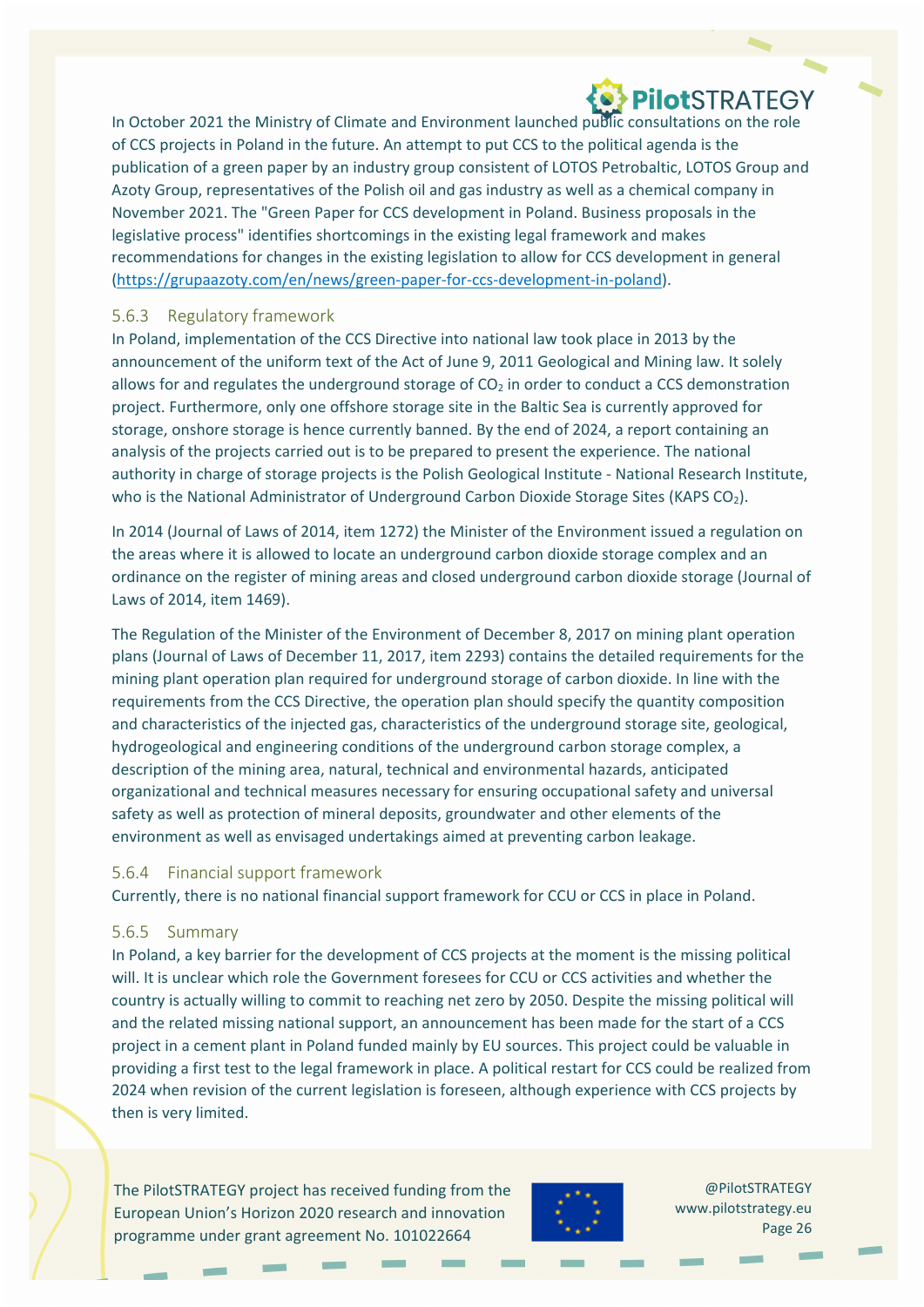

### 5.7 Greece

#### 5.7.1 Current status of project development

Up to today, to our knowledge no CCS projects are under development in Greece.

#### 5.7.2 Policy strategy

Emissions in Greece were 86 Mt CO<sub>2</sub>e in 2019 (EEA GHG data viewer). Industrial installations under the EU ETS with annual emissions over 0.5 Mt are very limited (8 in 2020). Therefore, the applicability of CCS in industry in Greece is likely very limited.

Transposition of climate neutrality into law shall be enacted via the government bill "National Climate Law ‐ Transition to Climate Neutrality and Adaptation to Climate Change", in particular Article 7. A draft text is currently in the Ministry of the Environment where stakeholder input from a public consultation is considered.

#### 5.7.3 Regulatory framework

As required the CCS Directive has been implemented into national Greek law without extensions to the EU text. The competent authority for  $CO<sub>2</sub>$  storage in Greece is the Ministry of Environment (Gazzetta B' 2516/7‐11‐2011).

The implementation of the CCS Directive restricts storage sites. Accordingly, storage is not permitted in areas where the storage complex extends beyond Greek territory (Shogenova et al. 2014).

#### 5.7.4 Financial support framework

Currently, no specific funding for CCU or CCS projects is in place.

#### 5.7.5 Summary

So far, CCU or CCS activities are not high on the political agenda in Greece and no commercial projects exist. But the need for it is also limited. Hence, support frameworks or legal frameworks in addition to what has been decided on the EU level are not existing at the moment. It is to be expected that for the realization of a CCS project (likely also in case of a CCU project) in Greece further work from and with the Government and competent authorities is needed to close the existing gaps.

### 6. Key findings

The EU provides a well-established framework for CCS projects consisting of a clear political willingness to make the EU climate-neutral, regulatory requirements and financial support instruments. In particular, the EU Commission decided quite early on to develop a common legal framework for CCS activities. The CCS Directive along with the Directives on the EU ETS and amendments to key directives such as the Environmental Impact Assessment Directive, the Large Combustion Plant Directive and the Waste Framework Directive present the existing legal requirements for the realization of geological transport and storage projects in EU Member States. While in particular the CCS Directive provides certain minimum standards and requirements for transport and storage projects, it is itself not sufficiently detailed, giving leeway to the Member States in formulating their own standards and regulations. In addition, in the past the existing financial support from the EU level (i.e.  $CO<sub>2</sub>$  prices and funding of projects from NER 300) was not sufficient to provide a business case for the realization of CCS projects in the Member States. Therefore, in 2020/21 an update in the provision of financial support was developed by the

The PilotSTRATEGY project has received funding from the European Union's Horizon 2020 research and innovation programme under grant agreement No. 101022664

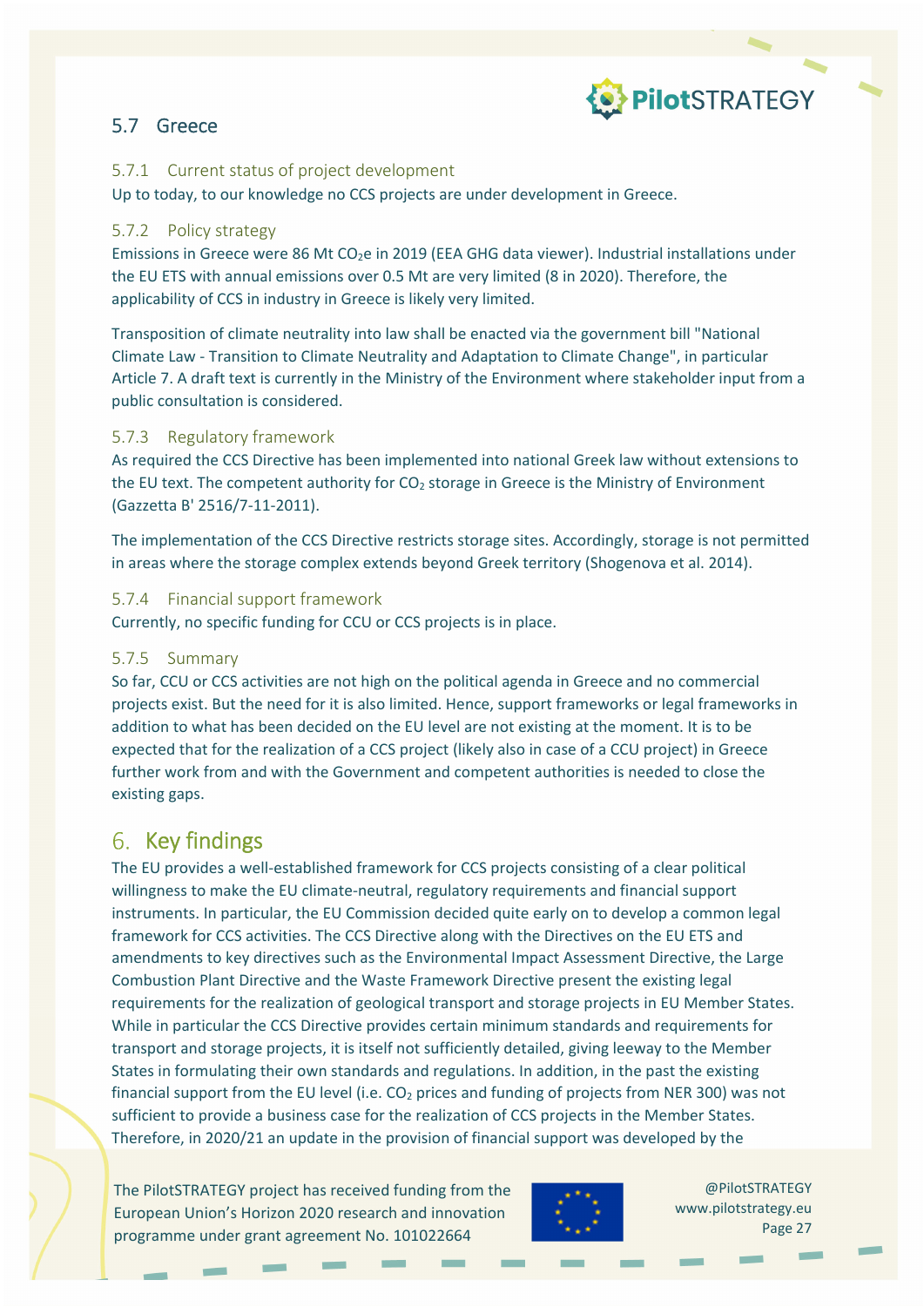# **O PIIOtSTRATEGY**

introduction of the Innovation Fund and the opening up of funding availability not only to power‐ related projects, but also to projects from industry along with CCU projects. In addition, increases in  $CO<sub>2</sub>$  prices under the EU ETS to prices close to 100  $E/t$  CO<sub>2</sub> further set increasingly strong incentives for saving  $CO<sub>2</sub>$  emissions with the help of CCU or CCS technology.

The activities on the EU level show effects in the Member States. Most of the countries analyzed for this report have introduced or are on their way to introduce a net‐zero target by 2050 into national legislation. The examination of this net-zero target in long-term strategies along with their implications for the medium term targets for 2030 in the NECPs have resulted in an examination of the role of CCU and CCS in many of the countries. While the outcomes of that process are quite heterogeneous, certain clusters can be identified:

- A specifically high level of activity can be found in particular in the UK and the Netherlands. Both countries possess of large storage capacities in offshore regions which they plan to use not only for themselves, but which could also be used for providing other countries the opportunity to store  $CO<sub>2</sub>$  there. That is, those countries see clear market potential by offering storage capacities to countries with limited storage capacities, but in need of storage due to their economic structure. While the approaches taken to support the development of CCS infrastructure differ between UK and the Netherlands, both countries provide significant (additional) financial support and formulate a clear political will to have CCS clusters running in the next 5‐10 years. Also, quite similarly in both countries, the focus is currently on the development of the transport and storage infrastructure with the development of actual capture projects following in a second phase. In particular in the UK, but also partly in the Netherlands, it can be seen, that the transposition of the CCS Directive into national law included not only the implementation of the minimum requirements but that additional regulations were being developed to clarify the process and liabilities arising from CCS activities.
- At the other end of the spectrum are countries like Greece or Portugal. Their economic structure does not require the development of strong CCS capacities and so far strong political signals for the realization of CCU or CCS projects are missing. The implementation of the CCS Directive was merely a 1-to-1 translation of the European law into national law, leaving open questions for project developers that would need to be addressed by the government in the process of realizing a CCS project (likely also partly in case of CCU projects). As a result of the missing political signals and legal uncertainties activity in those countries are low.
- For Spain, France and Poland, the situation is different again. Here, the economic structure opens up a way for CCU and CCS projects being a suitable way to reach climate neutrality. As a result, a certain activity level can be found driven by the private sector and particularly concerned industries. However, in all three countries a clear political signal is to date missing. Hence, neither a dedicated financial support system for CCS (or CCU) projects nor a very much adapted legal framework for the transport and geological storage of  $CO<sub>2</sub>$  can be found in these countries. In particular the second one can present a high barrier for the timely realization of CCS projects as it means that, on the one hand, a high level of uncertainty exists on costs and liabilities for the project and, on the other hand, approval procedures may take a lot of time in cases where specific details have to be clarified along the way.

The PilotSTRATEGY project has received funding from the European Union's Horizon 2020 research and innovation programme under grant agreement No. 101022664

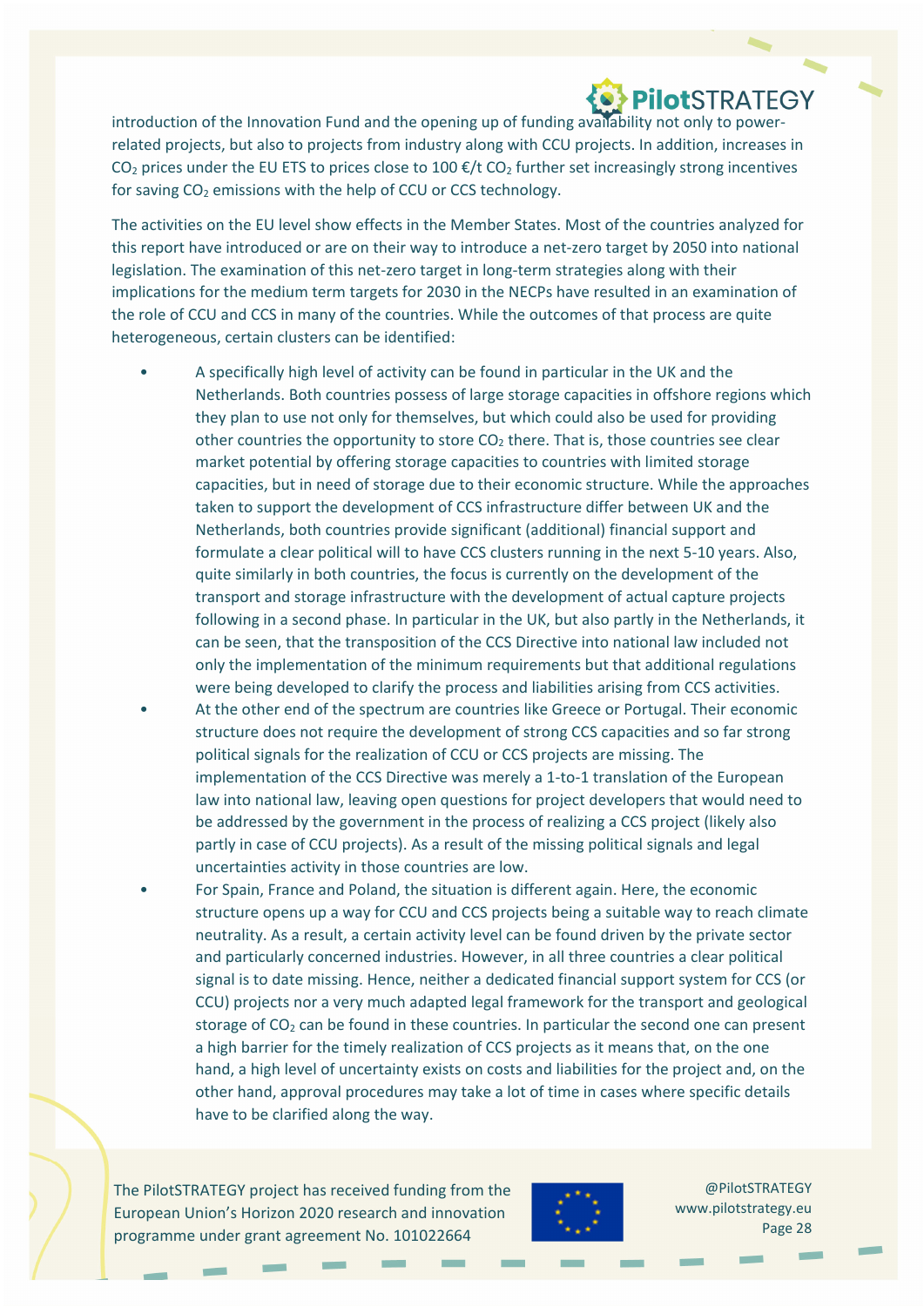Finally, it shall be highlighted once more that in none of the countries analysed for this report ‐ except for the testing installation in Spain - a transport system or storage site is currently running. Hence, the real world testing of the existing frameworks will come in the coming years when final investment decisions are being made and applications are being filed by companies.

### 7. Bibliography

ADEME (2019): CCUS technologies activities in France. Presentation by Aicha El Khamlichi ‐ In‐dustry Department ADEME, Chatou, CSLF meeting ‐ 4‐5 November 2019. https://www.cslforum.org/cslf/sites/default/files/documents/Chatou2019/CCUS‐Activities‐in‐ France.pdf

Akerboom, Sanne; Wladmann, Svenja; Mukherjee, Agneev; Agaton, Casper; Sanders, Mark and Kramer, Gert Jan (2021): Different This Time? The Prospects of CCS in the Netherlands in the 2020s. Frontiers in Energy research, published 04 May 2021. doi: 10.3389/fenrg.2021.644796.

Aurora Energy Research (2021): SDE++: 2020 results and upcoming 2021 round. Policy note. https://auroraer.com/insight/sde‐subsidies‐first‐round‐results/

Barros, Nelsos; Oliveira, Gisela M. and M.J. Lemos de Sousa (2012): Environmental Impact As‐ sessment of Carbon Capture and Sequestration: General overview. IAIA 12 Conference Proceedings. https://conferences.iaia.org/2012/pdf/uploadpapers/Final%20papers%20review%20process/Oliveir a%2C%20Gisela.%20%20Environmental%20Impact%20Assessment%20of%20Carbon%20Capture%2 0and%20Sequestration.pdf

Department for Business, Energy & Industrial Strategy (BEIS) (2019): The Industrial Energy Transformation Fund ‐ Supporting industry on the path to net zero. https://assets.publishing.service.gov.uk/government/uploads/system/uploads/attachment\_data/file /838309/ietf‐finalising‐design‐consultation.pdf

Department for Business, Energy & Industrial Strategy (BEIS) (2021a): Consultation on pro‐posals for the Duties and Functions of an Economic Regulator for Carbon Dioxide (CO<sub>2</sub>) Transport and Storage Networks.

https://assets.publishing.service.gov.uk/government/uploads/system/uploads/attachment\_data/file /1007774/ccus‐economic‐regulator‐consultation.pdf

Department for Business, Energy & Industrial Strategy (BEIS) (2021b): The Carbon Capture and Storage Infrastructure Fund: an update on its design, 8 November 2021. Policy Paper. https://www.gov.uk/government/publications/design‐of‐the‐carbon‐capture‐and‐storage‐ccs‐ infrastructure-fund/the-carbon-capture-and-storage-infrastructure-fund-an-update-on-its-designaccessible‐webpage

Department for Business, Energy & Industrial Strategy (BEIS) (2021c): Carbon Capture, Usage and Storage. An update on the business model for Transport and Storage. https://assets.publishing.service.gov.uk/government/uploads/system/uploads/attachment\_data/file /983903/ccus‐transport‐services‐business‐model‐commercial‐update.pdf

Department for Business, Energy & Industrial Strategy (BEIS) (2021d): Carbon Capture, Usage and Storage ‐ An update on the business model for Industrial Carbon Capture. October 2021.



@PilotSTRATEGY www.pilotstrategy.eu Page 29

PilotSTRATEGY

The PilotSTRATEGY project has received funding from the European Union's Horizon 2020 research and innovation programme under grant agreement No. 101022664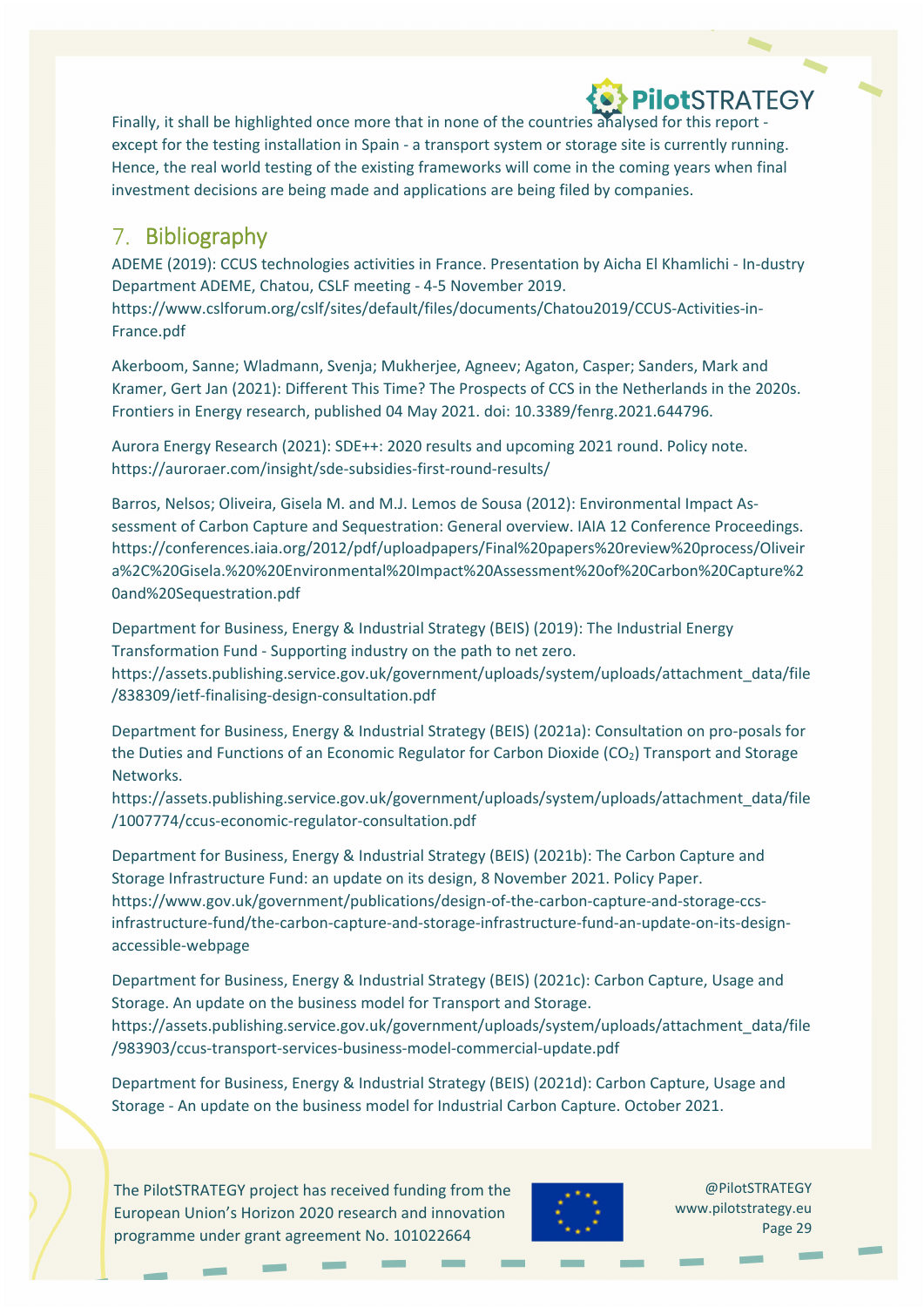https://assets.publishing.service.gov.uk/government/uploads/system/uploads/attachment\_data/file /1023095/icc‐business‐model‐october‐2021.pdf

Department for Business, Energy & Industrial Strategy (BEIS) (2021e): Carbon Capture, Usage and Storage. An Update on the Dispatchable Power Agreement Business Model. October 2021. https://assets.publishing.service.gov.uk/government/uploads/system/uploads/attachment\_data/file /1023071/dpa‐business‐model‐october‐2021.pdf

CCUS SET‐Plan (2021): CCUS Roadmap to 2030. October 2021. https://www.ccus‐setplan.eu/wp‐ content/uploads/2021/11/CCUS‐SET‐Plan\_CCUS‐Roadmap‐2030.pdf

COM (2021a): Proposal for a Directive of the European Parliament and of the Council amending Directive 2003/87/EC establishing a system for greenhouse gas emission allowance trading within the Union, Decision (EU) 2015/1814 concerning the establishment and operation of a market stability reserve for the Union greenhouse gas emission trading scheme and Regulation (EU) 2015/757. COM(2021) 551 final. https://ec.europa.eu/info/sites/default/files/revision-eu-ets\_withannex\_en\_0.pdf

COM (2021b): Communication from the Commission to the European Parliament and the Council. Sustainable Carbon Cycles. COM(2021) 800 final. https://ec.europa.eu/clima/system/files/2021‐ 12/com\_2021\_800\_en\_0.pdf

Committee on Climate Change (CCC) (2019): Net Zero ‐ The UK's contribution to stopping global warming. https://www.theccc.org.uk/publication/net-zero-the-uks-contribution-to-stopping-globalwarming/

Department of Energy & Climate Change (DECC) (2012): CCS Roadmap. The regulatory framework. https://assets.publishing.service.gov.uk/government/uploads/system/uploads/attachment\_data/file /48319/4902‐ccs‐roadmap‐‐regulatory‐framework.pdf

European Commission (EC) (2001): Directive 2001/80/EC of the European Parliament and of the Council of 23 October 2001 on the limitation of emissions of certain pollutants into the air from large combustion plants. https://eur‐lex.europa.eu/legal‐content/EN/TXT/?uri=celex%3A32001L0080

European Commission (EC) (2003): Directive 2003/87/EC of the European Parliament and of the Council of 13 October 2003 establishing a scheme for greenhouse gas emission allowance trading within the Community and amending Council Directive 96/61/EC. version of 2003: https://eurlex.europa.eu/legal‐content/EN/TXT/?uri=celex%3A32003L0087. current consolidate version of 2021: https://eur‐lex.europa.eu/legal‐content/EN/TXT/?uri=CELEX%3A02003L0087‐ 20210101&qid=1641896754344

European Commission (EC) (2008): Directive 2008/98/EC of the European Parliament and of the Council of 19 November 2008 on waste and repealing certain Directives. https://eur‐ lex.europa.eu/legal‐content/EN/ALL/?uri=CELEX%3A32008L0098

European Commission (EC) (2009): Directive 2009/31/EC of the European Parliament and of the Council of 23 April 2009 on the geological storage of carbon dioxide and amending Council Directive 85/337/EEC, European Parliament and Council Directives 2000/60/EC, 2001/80/EC, 2004/35/EC, 2006/12/EC, 2008/1/EC and Regulation (EC) No 1013/2006. https://eur‐ lex.europa.eu/LexUriServ/LexUriServ.do?uri=OJ:L:2009:140:0114:0135:EN:PDF

The PilotSTRATEGY project has received funding from the European Union's Horizon 2020 research and innovation programme under grant agreement No. 101022664

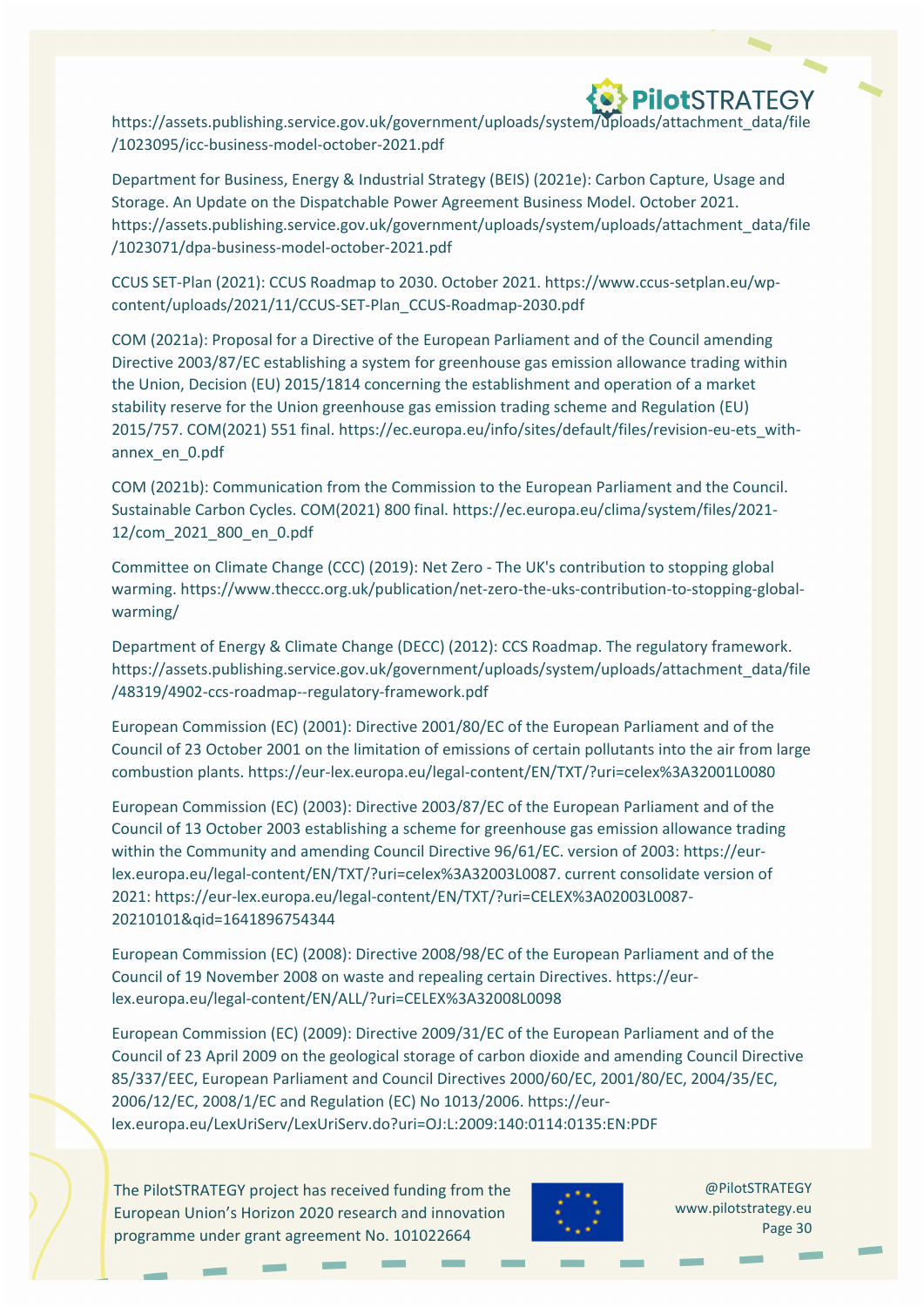European Commission (EC) (2018a): A Clean Planet for all ‐ A European strategic long‐term vision for a prosperous, modern, competitive and climate neutral economy. Communication from the Commission to the European Parliament, the European Council, the Council, The European Economic and Social Committee, the Committee of the Regions and the European Investment Bank. COM/2018/773 final. https://eur‐lex.europa.eu/legal‐content/EN/TXT/?uri=CELEX:52018DC0773

European Commission (EC) (2018b): In‐Depth Analysis in Support of the Commission Communication COM(2018)773. https://ec.europa.eu/clima/system/files/2018‐ 11/com\_2018\_733\_analysis\_in\_support\_en.pdf

European Commission (EC) (2020): Implementing the SET PLAN. Progress from the Implementation working groups 2020. https://setis.ec.europa.eu/progress-implementation-working-groups-2020\_en

European Economic Community (EEC) (1985): Council Directive 85/337/EEC of 27 June 1985 on the assessment of the effects of certain public and private projects on the environment. https://eurlex.europa.eu/legal‐content/EN/TXT/?uri=CELEX%3A01985L0337‐20090625

European Union (EU) (2021): Regulation of the European Parliament and of the Council of 30 June 2021 establishing the framework for achieving climate neutrality and amending Regulations (EC) NO 401/2009 and (EU) 2018/1999 ('European Climate Law'). Regulation (EU) 2021/1119. https://eur‐ lex.europa.eu/legal‐content/EN/TXT/?uri=CELEX%3A32021R1119

Global CCS Institute (2018): CCS Policy Indicator (CCS‐PI). https://www.globalccsinstitute.com/resources/publications‐reports‐research/ccs‐policy‐indicator‐ ccs‐pi/

Global CCS Institute (2021): Global Status of CCS 2021. CCS Accelerating to net zero. https://www.carboncapturejournal.com/news/global‐status‐of‐ccs‐2021/4805.aspx?Category=all

HM Government (2020): The Ten Point Plan for a Green Industrial Revolution. Building back better, supporting green jobs, and accelerating our path to net zero.

https://assets.publishing.service.gov.uk/government/uploads/system/uploads/attachment\_data/file /936567/10\_POINT\_PLAN\_BOOKLET.pdf

IEA Greenhouse Gas R&D Programme (IEAGHG) (2021:) Exporting CO<sub>2</sub> for Offshore Storage - The London Protocol's Export Amendment and Associated Guidelines and Guidance. IEAGHG Technical Review 2021‐TR02, April 2021. https://www.club‐co2.fr/files/2021/04/IEAGHG‐2021‐TR02‐ Exporting‐CO2‐for‐Offshore‐Storage‐The‐London‐Protocol‐s‐Export‐Amendment‐and‐Associated‐ Guidelines‐and‐Guidance.pdf

MITECO (2020a): Estrategia de Descarbonizacion a largo plazo 2050. Estrategia a largo plazo para una economia espanola, moderna, competitiva y climaticamente neutra en 2050. https://ec.europa.eu/clima/sites/lts/lts\_es\_es.pdf

MITECO (2020b): Estrategia de Descarbonizacion a largo plazo 2050. Estrategia a largo plazo para una economia espanola, moderna, competitiva y climaticamente neutra en 2050. Anexos. https://ec.europa.eu/clima/sites/lts/lts\_es\_annex\_es.pdf

OSPAR Commission (2007): OSPAR Decision 2007/02 on the Storage of Carbon Dioxide Streams in Gelological Formations. https://www.ospar.org/documents?v=32643

The PilotSTRATEGY project has received funding from the European Union's Horizon 2020 research and innovation programme under grant agreement No. 101022664